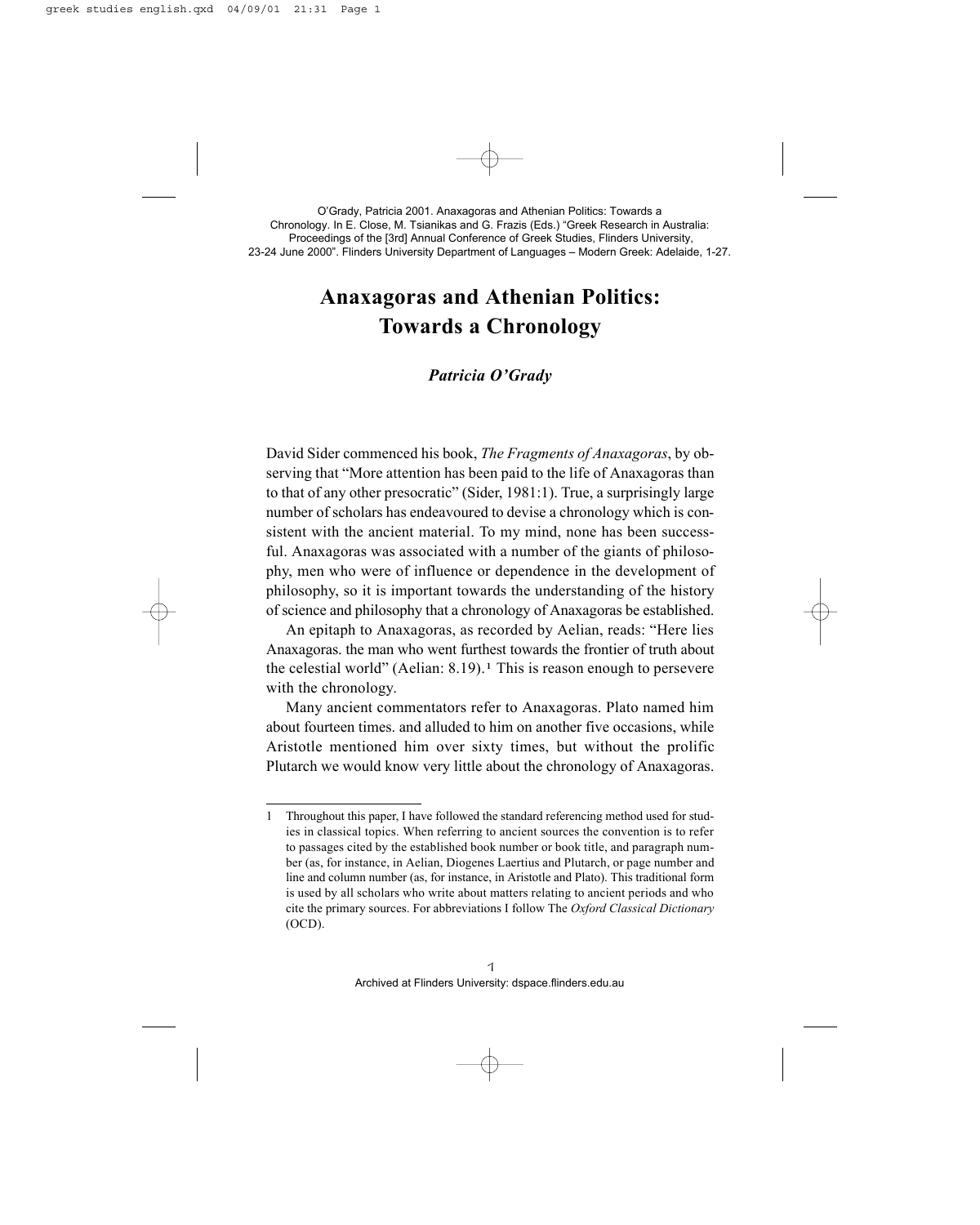The most detailed ancient chronological material is that of Diogenes Laertius:

Anaxagoras, [...] was a native of Clazomenae. [...] He is said to have been twenty years old at the invasion of Xerxes and to have lived seventy-two years. Apollodorus in his *chronology* says that he was born in the 70th Olympiad [500–497 B.C.], and died in the first year of the 88th Olympiad [428 B.C.]. He began to study philosophy at Athens in the archonship of Callias when he was twenty; Demetrius of Phalerum states this in his list of archons; and at Athens they say he remained for thirty years. [...] Of the trial of Anaxagoras different accounts are given. Sotion, in his *Succession of the Philosophers* says that he was indicted by Cleon on a charge of impiety, because he declared the sun to be a mass of red hot metal; that his pupil Pericles defended him, and he was fined five talents and banished. Satyrus, in his *Lives* says that the prosecutor was Thucydides, the opponent of Pericles, and the charge one of treasonable correspondence with Persia as well as of impiety: and that sentence of death was passed on Anaxagoras by default. [...] Hermippus in his Lives says that he was confined in the prison pending his execution; that Pericles came forward and asked the people whether they had any fault to find with him in his own public career; to which they replied that they had not. "Well," he continued, "I am a pupil of Anaxagoras; do not then be carried away by slanders and put him to death. Let me prevail upon you to release him". So he was released; but he could not brook the indignity he had suffered and committed suicide. Hieronymus in the second book of his *Scattered Notes* states that Pericles brought him to court so weak and wasted from illness that he owed his acquittal not so much to the merits of his case as to the sympathy of the judges (Diogenes Laertius: II.7–14).

Diogenes has mentioned a number of sources which vary dramatically from each other.

There is not one detail from that report which has not been disputed.

There is considerable, but not universal, agreement that Anaxagoras was born in Clazomenae, a Greek city-state in Ionia, in 500 B.C., and that he died in Lampsacus in 428 B.C. at the age of seventy-two. Zeller related a number of arguments for both earlier and later dates for the birth and death of Anaxagoras (Zeller, 1881:321, n. 3). I remain faithful to the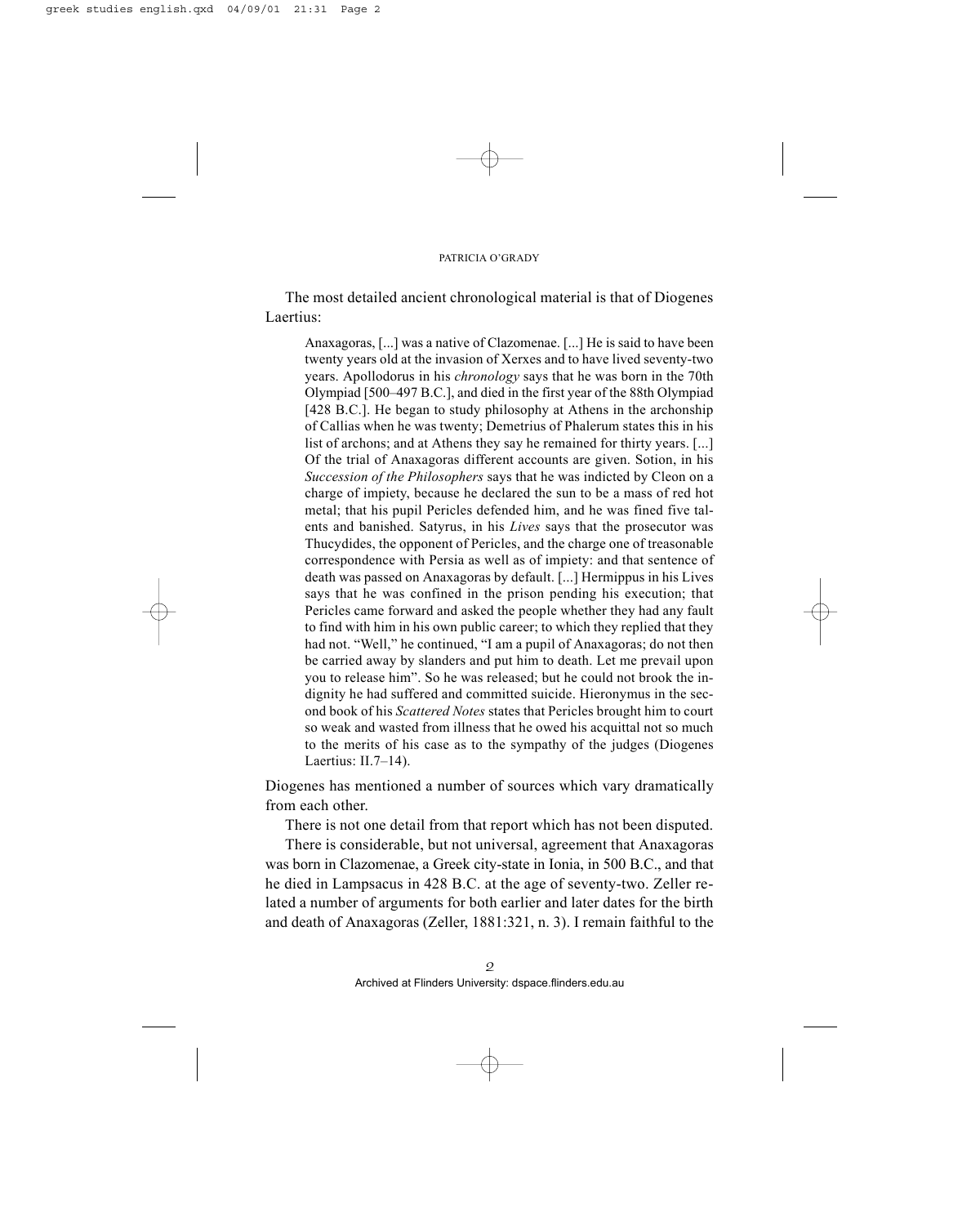dates given by Diogenes: 500 B.C. for his birth, and 428 for his death, because they require less manipulation of other testimony than do alternative accounts.

The first question is, when did Anaxagoras go to Athens? When Cyrus subdued most of Ionia, including Clazomenae, in the middle of the sixth century, the population became Persian subjects. The testimony is that Anaxagoras was twenty years old when Xerxes invaded Greece in 480 B.C. (D.L. II.7). The dates of portentous events were used as markers to place historical facts in an associated period, but I think that the sense of the passage is that, at the age of twenty, Anaxagoras was a member of the Persian force. Other opinion is that the association is not relevant in that way, but there seems little reason why the sources should mention Anaxagoras with Xerxes if it did not mean that Anaxagoras was with the invading army.2 There is no ancient evidence that directly states that he was with the Persian invaders, but the implication is strong, and we have the report that he began to study philosophy in Athens, aged twenty years. This implies that he was with the Persian force, and remained in Athens.

One may wonder why a member of the defeated force of Xerxes would choose to remain in Athens, so it is worth looking at the possible factors which persuaded Anaxagoras to do so.

The Athenians had proven themselves invincible against the power of Persia. The great victories of Marathon (490), Salamis (480), Plataea, and Mycale (479) would surely have inspired a spirit of confidence and euphoria. Until the invasion by Cyrus in 546, the cities of Western Ionia had been Greek. Anaxagoras was not an Athenian but he was a Greek, and it was probably being Greek in a Greek society that kept Anaxagoras in Athens,<sup>3</sup> whereas his future and fortunes in Persian Clazomenae might have been very uncertain.

<sup>2</sup> This point is also made by Burnet, 1930:254, n. 1.

<sup>3</sup> It is likely that many Ionian Greeks chose to migrate to Greek cities rather than remain in Ionia as Persian citizens. Woodbury, 1981:307, wrote of a *diaspora*.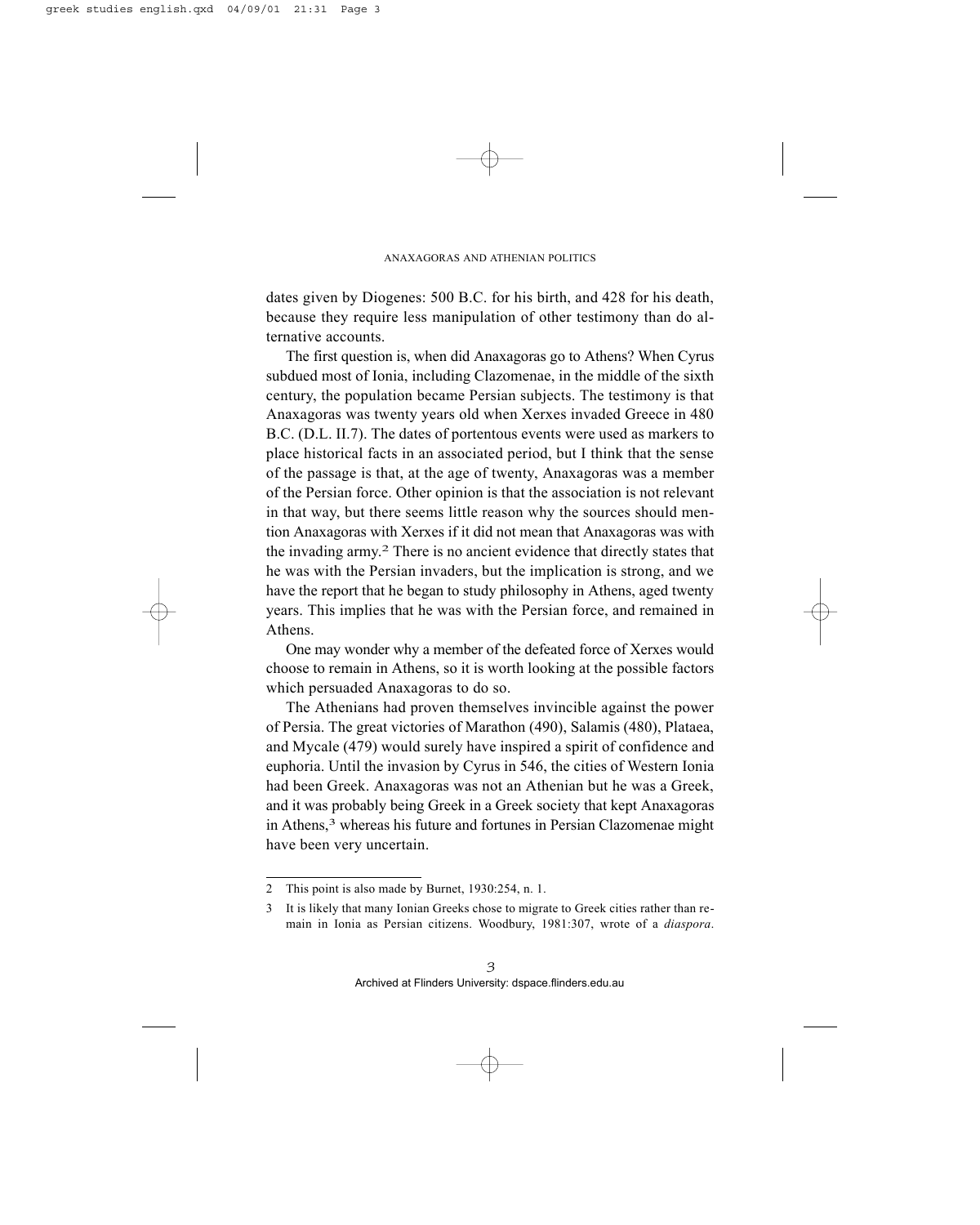From Demetrius of Phalerum *ap*. Diogenes, we have the information that Anaxagoras began to study philosophy at Athens when he was twenty, during the archonship of Callias. This has been the cause of confusion and debate because, in 480, the archon was Calliades. This is an important point, but the problem "need cause no difficulty" because Callias "is simply an error" for Calliades.<sup>4</sup>

If we accept Demetrius's report that Anaxagoras was born in the 70th Olympiad, as I think we should, and that he was in Athens when he was twenty years of age, we need to accept that he arrived during the archonship of Calliades in 480.

It is possible that Anaxagoras was banished twenty-four years later in 456 B.C. when Callias was archon and that it was through the similarity of the two names and the two events that the confusion arose. I will return to that point again later.

Anaxagoras introduced Ionian philosophy into Athens (Diels-Kranz: A7). It is recorded that Anaxagoras was an associate or pupil of Anaximenes (Strabo: XIV.36), the third of the Milesian philosophers. The dates do not allow that Anaxagoras could have heard Anaximenes, because the Milesian died before Anaxagoras was born. What we can accept is that Anaxagoras was a student of Milesian philosophy, especially that of Anaximenes<sup>5</sup>

There has been some debate about whether Anaxagoras began to study or began to teach philosophy in 480 B.C. Zeller's opinion is that, at the age of twenty, Anaxagoras was far too young to be teaching, but that he

<sup>4</sup> Calliades was commonly called Callias "'for short', just as Zeuxippus was currently known as Zeuxis, or as Philistides (as Plato calls him) is most often spoken of in Greek history as Philistus"; Taylor, 1917: 82, n.1. For the use of Callias instead of Calliades, see Burnet, 1930:251, n. 1; Guthrie, 1965:322. Damon of Oa seems to be the person referred to as Damonides of Oea by Aristotle (*Ath. Pol*. 27).

<sup>5</sup> Part of his theory describes coming into being, mingling and separating, an hypothesis which can hardly have come from anyone excepting Anaximenes. It is probable that Anaxagoras learnt the Milesian philosophy while a youth at Clazomenae, but that his studies were interrupted by his service with the Persian forces.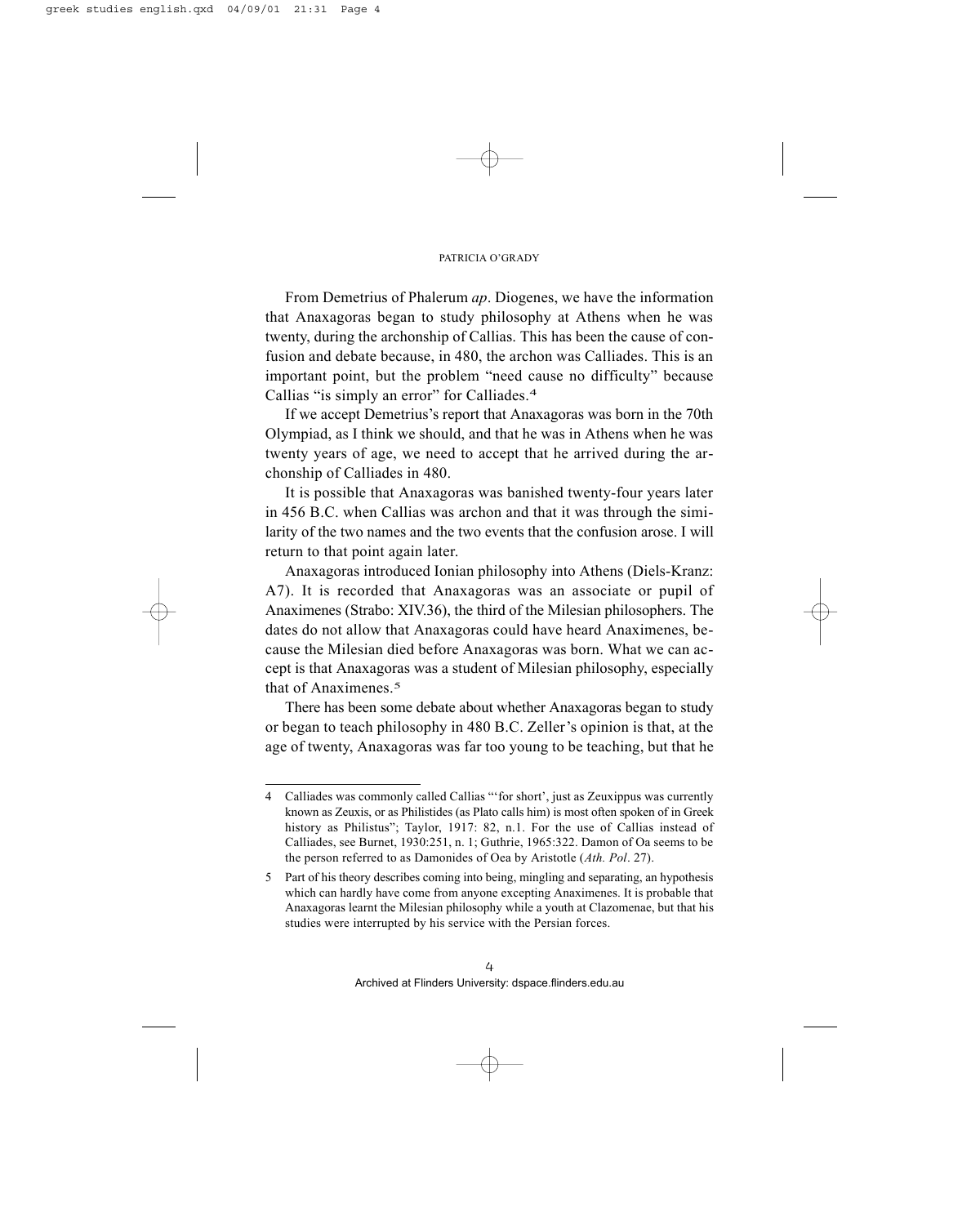commenced his study of philosophy then (Zeller, 1881:322, n. 3). However, Anaxagoras had already begun his study of philosophy, being a student of the philosophy of the Milesians. No Athenian philosopher is known before Anaxagoras, and one may be sure that this young man, bursting with the new explanations of natural phenomena, discussed them with his associates and soon began to teach them.

Because the life and times of Anaxagoras are closely associated with the fortunes and misfortunes of Pericles, it is necessary that Pericles and Athenian politics be brought into the discussion. Anaxagoras's indictment and possible trial also associate him with a number of other prominent figures who were influential in politics and philosophy. We will meet them in due course.

Pericles was born in 495, which means that he was only fifteen years old in 480 when Anaxagoras commenced his residency in Athens. From both his parents, Xanthippus and Agariste, Pericles was descended from distinguished families. In 481, when Pericles was fourteen years old, his father was ostracised. Because of the foreseen Eastern threat, he, along with a number of other exiles, was recalled soon afterwards, but it is certain that Pericles always remained conscious of the danger of possible ostracism, an ever-present threat which hung over citizens who had risen to prominence and power.

The ancient sources tell us that Pericles was tutored by the Athenian Damon of Ea and by Anaxagoras (Plutarch: *Per*. IV. 1–2). It is probable that it was from Damon that he gained his ethical values. It is not known when Anaxagoras began to tutor Pericles. Some people deny that there was a master-pupil relationship, but rather an association or friendship, during which Pericles was influenced by Anaxagorean views, but Isocrates, who was born a few years before Anaxagoras died, stated that Pericles studied under Anaxagoras (Isocrates: 235).<sup>6</sup> The Milesians gave no role in natural events to any god, and there was nothing supernatural

<sup>6</sup> Isocrates (436–338 B.C.) was an Athenian political commentator of considerable importance and reputation.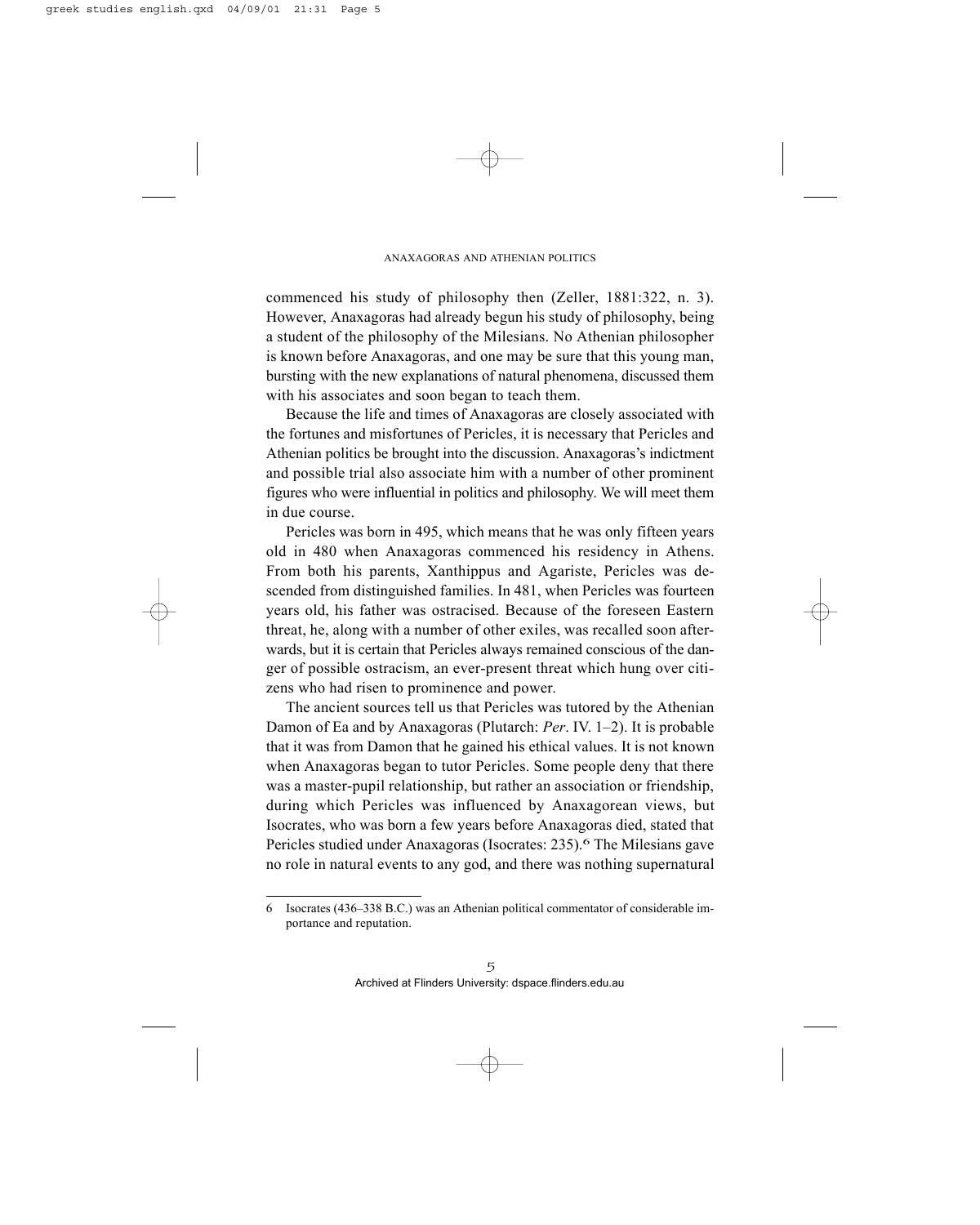in the philosophy of Anaxagoras except for *nous*, or Mind, which Anaxagoras envisaged as the moving force and as a divine authority.7

Pericles first came to public notice in 472 when, at the age of twenty-three, he sponsored Aeschylus's play, *The Persians*, which won at the Dionysia. The play appealed to the populace, who could relive their early victory over the Persians. Sponsoring a play was a common enough method to gain notice, approval and support, and Aeschylus had fought with valour at Marathon, Artemisium and Salamis (Pausanias: I.XIV. 5). This war service, especially an association with the victory of Marathon, would have been an additional credential.

In 464, when he was thirty years old, Pericles was appointed general, and in the following years he pursued a military career.

The sources do not enlighten us about Anaxagoras's activities in the intervening years. No doubt, he would have been formulating his natural theory, and developing his hypotheses about matter, the heavens, and the notion of *nous*, or Mind, as the causal factor. Josephus tells us that philosophers such as "Pythagoras, Anaxagoras, Plato, the Stoics who succeeded him, and nearly all the philosophers [...] addressed their philosophy to the few, and did not venture to divulge their true beliefs to the masses who had their own preconceived opinions" (Josephus: *Against Apion*, II.168–69). The nickname, *Nous*, was attached to Anaxagoras (Plutarch: *Per*. IV; D.L. II.6), perhaps in derision, and this suggests that his theory of matter was known, but it is not possible to know by what year his theories became public knowledge. He probably retained his association and friendship with Pericles, and engaged in teaching the sons of the privileged.

In 469 Socrates was born. Anaxagoras was thirty-one years old and had been in Athens for eleven years. In *Parmenides*, Plato has Parmenides with Zeno, his pupil, attending the Great Panathenaea in Athens, and in conversation with Socrates. At the time, Parmenides was sixty-five, Zeno about forty, and Socrates still a very young man (Plato: *Prm*. 127). The year must

<sup>7</sup> See Guthrie, 1965:272–79.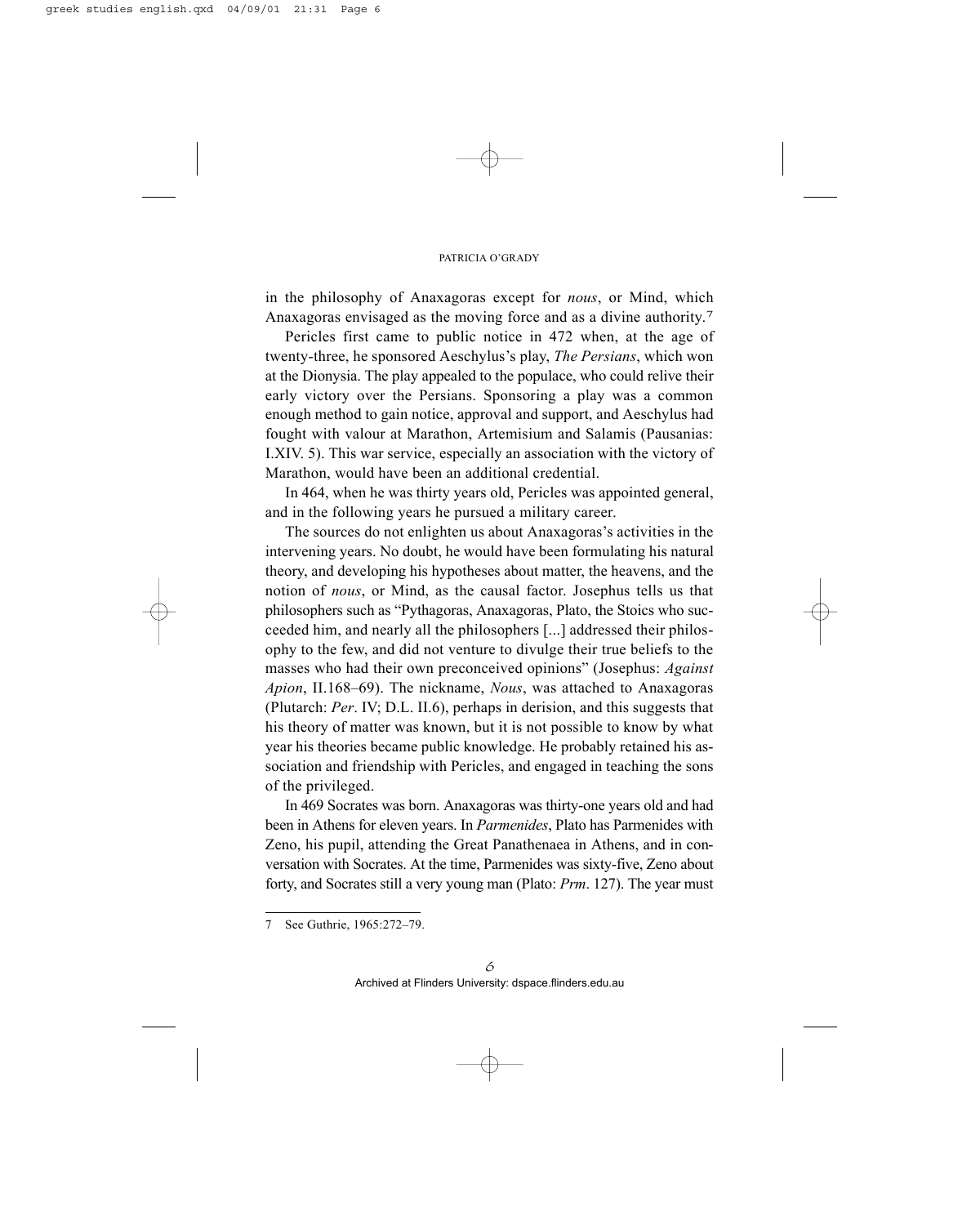have been about 450, by which time I believe Anaxagoras had departed Athens. Any association between Anaxagoras, Parmenides, and Zeno, must have been prior to that time or later, from about 444, the year in which he was supposed to have examined the one-horned ram which had been discovered on Pericles's country property. Anaxagoras was almost certainly associated with Euripides, probably with Protagoras, and with Empedocles.

Anaxagoras was a few years older than Empedocles who was his pupil, and with whom he pursued his study of natural philosophy (D.L. VIII. 56). However, the matter is uncertain, and modern opinion varies. O'Brien believes that Empedocles was probably influenced by Anaxagoras (O'Brien, 1968:113), while Burnet believes that Empedocles may have published his poem before Anaxagoras released his work, and that Anaxagoras was influenced by his slightly younger contemporary (Burnet, 1930:261). Archelaus, the pupil of Anaxagoras (D.L. II.16), was regarded as his successor and must have been a close associate.

In 469, or a year later, the Delian League, under the command of the Athenian Cimon, "humbled the Great King [Xerxes] himself, soundly defeating the Persian forces at the Battle of Eurymedon".8 "Asia, from Caria to Pamphylia, was entirely cleared of Persian arms" (Plutarch: *Cim*. XII).

In the following year, 468–67, an event occurred which had a profound effect upon the Greeks. This was the fall of a meteor at Aegospotami, also known as Goat's River. This is on the Chersonese, almost opposite Lampsacus. The event was recorded on the Parian Marble,<sup>9</sup> and by a number of ancient writers (DK: A11).

This is how Pliny the Elder related the event:

The Greeks tell the story that Anaxagoras of Clazomenae was enabled by his knowledge of astronomical literature to prophesy that in a certain

<sup>8</sup> The most detailed accounts are provided by Plutarch: *Cim*. XII–XIII; and Diodorus Siculus: XI. 60–62. Thucydides: 1.100 gives very little.

<sup>9</sup> The Marmor Parium or Parian Marble is an inscribed stele originating at Paros. It lists events and dates from 581–80 B.C. to 264–63 B.C., although it is now fragmentary. See OCD, s.v.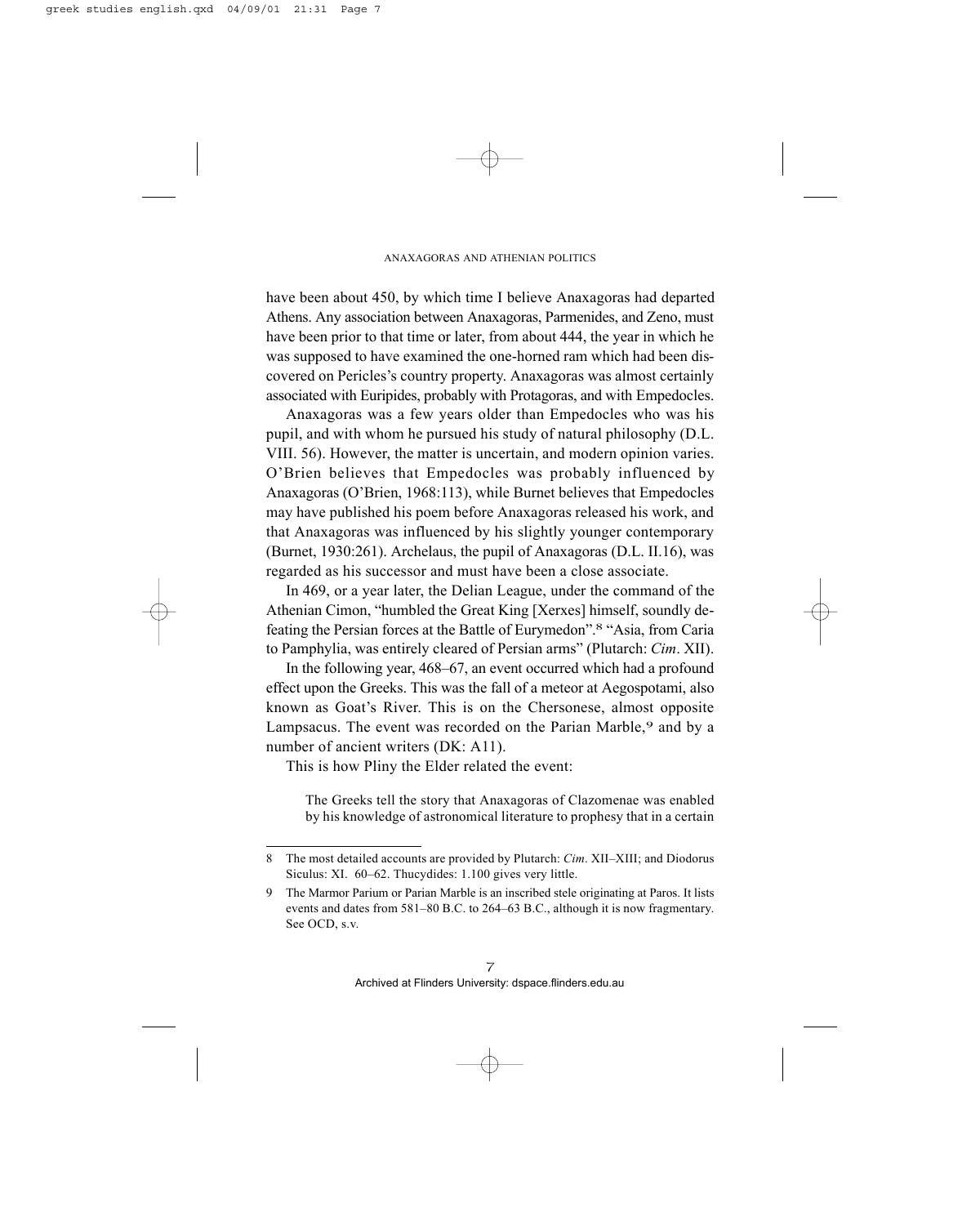number of days a rock would fall from the sun and that this occurred in the day time in the Goat's River district of Thrace (the stone is still shown – it is of the size of a wagon-load and brown in colour), a comet also blazing in the nights at the same time (Pliny: II.LIX. 149).

Pliny clearly acknowledges that the phenomenon occurred, but is critical of the understanding "that the sun is itself a stone or ever had a stone inside it. [...] But it will not he doubted that stones do frequently fall". Pliny explained that Anaxagoras was said to have prophesied the fall of a stone at Abydos, in "the middle of the century", and also that there is a stone at Potidaea, the colony being established at that site on account of the stone. According to Pliny, the stones are objects of worship (Pliny: II. LIX–LX. 149–150).

Plutarch also provided an account of the stone of Aegospotami, and stated that it was held in reverence by the local people. However, he gave the so-called prediction a more sensible explanation, and did not have Anaxagoras actually predicting the event. "Anaxagoras is said to have predicted that if the heavenly bodies should be loosened by some slip or shake, one of them might be torn away, and might plunge and fall down to earth." Plutarch added that the stone was vast in size, and "shown to this day by the locals, who hold it in reverence" (Plutarch: *Lys*. XII.1–2).

We can discount the stories that Anaxagoras prophesied the fall of even one meteor, let alone two but, clearly, the Greeks were much impressed by the fall of the Stone of Aegospotami. Anaxagoras would have been much excited, interested and intrigued by the event. He could have sought out people who could have described the Stone to him and, although there is no testimony that he visited Goat's River, I find it difficult to believe that he would not have undertaken the journey in order to examine the meteor. His declaration that the sun is a stone the size of the Peloponnese, implies that he was familiar with the Peloponnese and the Stone, and was able to compare the two bodies. We do not know the stage Anaxagoras had reached in developing his theories on nature, but examination of the Stone, and the understanding that it had fallen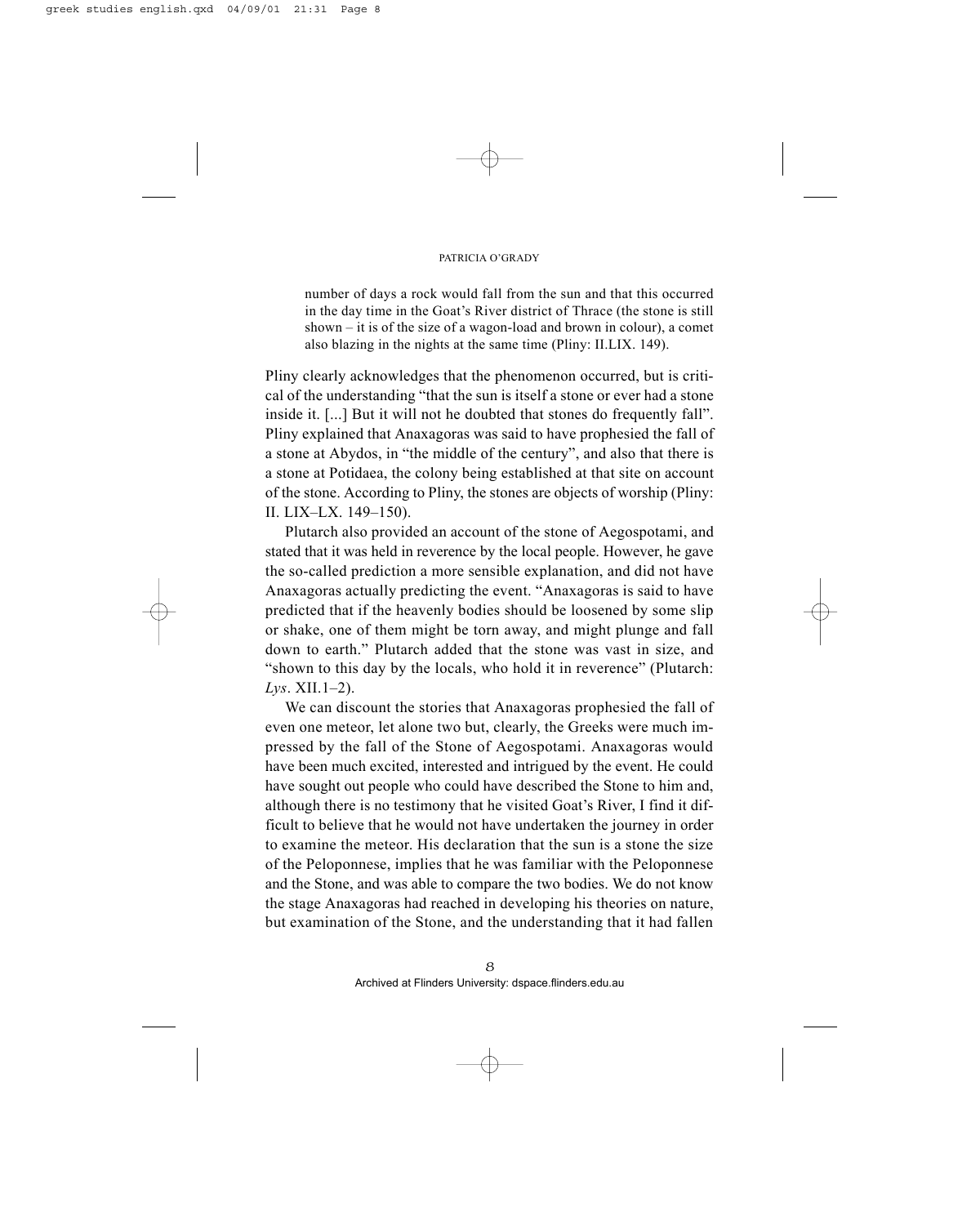from the sky would have re-enforced his theories about the heavenly bodies.

How openly the new doctrines were known or spoken about is not clear, but they would have been discussed privately by a few intellectuals and students of Anaxagoras and with Archelaus who was a student of Anaxagoras and who became, at a later date, the teacher of Socrates. We have seen that Anaxagoras associated with a number of well known philosophers so it is hard to accept that his rather radical views could long remain a secret 10

Athenian party politics were fierce and, to some extent, driven by family vengeance. Many worthwhile politicians were subjected to the process of ostracism, often on trumped up charges because they had become a threat to their opponents or were seen as threats to democracy.11

Enter Cimon, a member of a most noble family who, Aristotle informs us, was wealthy "on a regal scale" which Pericles could not match (Aristotle: *Ath*. *Pol*. XXVII). Deep enmity existed between the families of Cimon and Pericles.12 Athenian history relates a fascinating web of party politics and of loyalties being cemented by appropriate marriages, and reasons a-plenty for continuing hostility and vengeance.

In his Athenian Politics, Aristotle expressed complimentary opinions of Cimon, Pericles and Thucydides, naming them as early leaders of the people, and observing that the "best statesmen at Athens, after those of early times, seem to have been Nicias, Thucydides [son of Melesias], and

<sup>10</sup> See Plutarch: *Nic*. XXIII.3, where it is written that Anaxagoras's doctrine about the moon's phases was not held in high repute, that it "was still under seal of secrecy, and made its way slowly among a few only".

<sup>11</sup> The examples of Miltiades, a hero of Marathon, and Aristides the Just, stand out. Ostracism is a fascinating topic, which cries out for investigation.

<sup>12</sup> Miltiades, the father of Cimon, had been prosecuted by Xanthippus the father of Pericles. Pericles, also descended from a noble family, could boast an Olympic victor, Cylon, amongst his ancestors. Such an honour led also to political success and it was on the strength of Cylon's victory that the family had risen to prominence.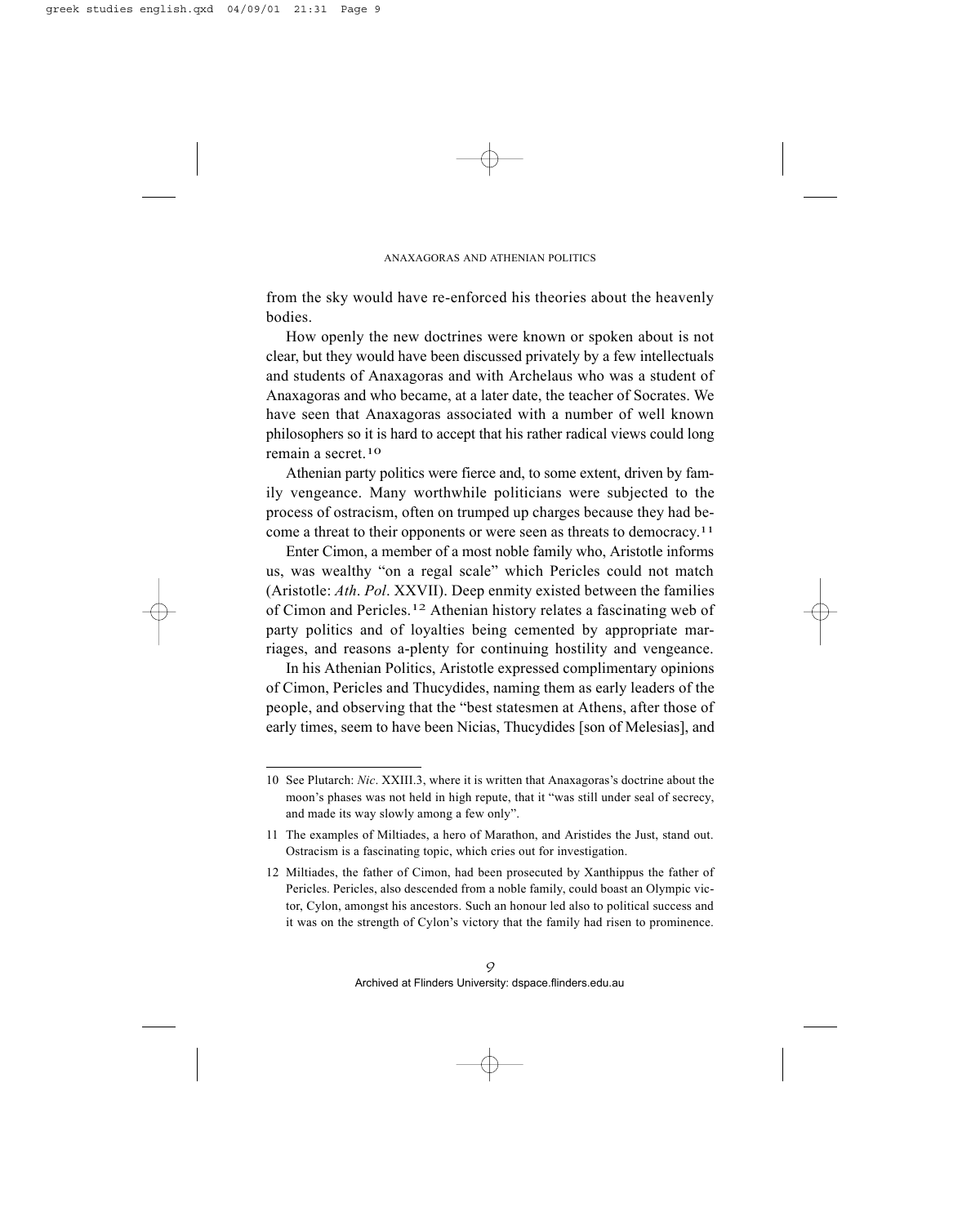Theramenes" (Aristotle: Ath. Pol. XXVIII). Thucydides had a long career, and was named amongst both the earlier and the later leaders. We will meet him again soon.

Cimon's wealth enabled him to support needy citizens in order to garner support, and Pericles could not compete with such beneficence. Apart from his generosity, he was good natured while Pericles was seen as aloof and superior, and Cimon was admired as a military hero. Plutarch wrote that the "emulous ambition of [Pericles and Cimon] cut a deep gash in the state, and caused one section of it to be called the 'Demos,' or the *People*, and the other the 'Oligoi,' or the *Few*" (Plutarch: *Per*. XI).

With Cimon frequently absent on campaign, Pericles, "being now a man of power and espousing the cause of the populace" (Plutarch: *Cim*. XV), was able to instigate a number of reforms. He stripped the Areopagus of some of its powers, and introduced payment for the jurors. This is how Plutarch described the events: "what with festivalgrants and jurors' wages and other fees and largesses, he bribed the multitude by the wholesale, and used them in opposition to the Council of the Areopagus" (Plutarch: *Per*. IX). Aristotle believed this to be a "bid for popular favour to counterbalance the wealth of Cimon" (Aristotle: *Ath*. *Pol*. XXVII).

The introduction of payment enabled the common people to attend the courts. This was the cause of "deterioration in the character of the juries" because they were unfitted for their newly acquired responsibilities (Aristotle: *Ath*. *Pol*. XXVII).13 Of course, the reforms were not entirely in Pericles's favour because, while they ingratiated him with the *People*, they further antagonised those who opposed him.

There were many reasons for attacks against Pericles. Following the victory against the Persians in 469, Athens gained control of most of Aegean Greece. The Delian League became the Athenian Empire, but Pericles's

<sup>13</sup> We see an example of this in the story of "the unlettered and utterly boorish fellow who voted for the ostracism of Aristides simply because he was tired of hearing him being called 'Aristides The Just'" (Plutarch: *Aristides*, VII.6).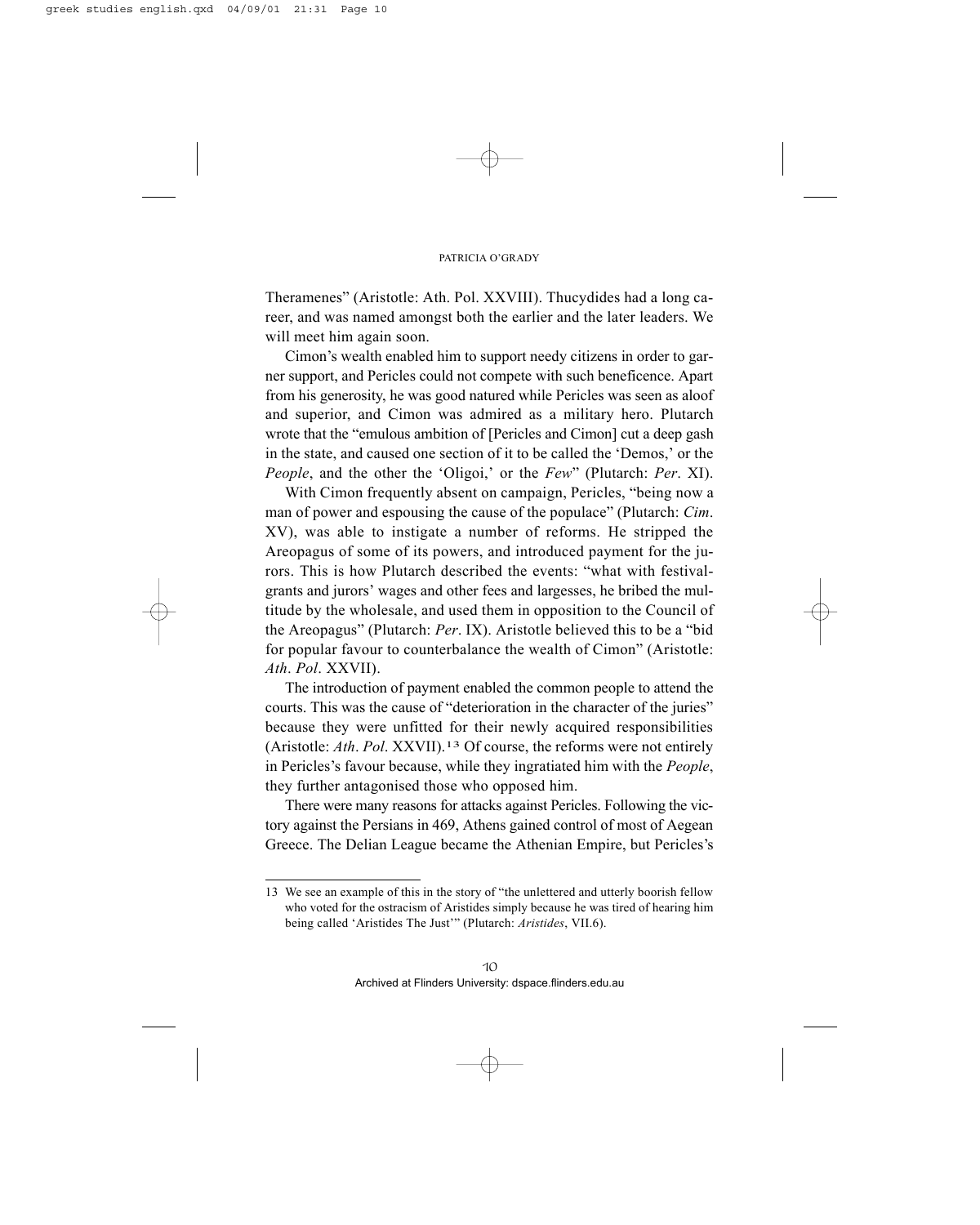imperialism did not gain entire approval, in some instances being harshly oppressive.

Cimon was a statesman, more concerned with Greek unity than with Athenian supremacy.14 The Athenians could not accept his attachment to the Spartans which "awakened the envy and hatred of his fellow citizens" (Plutarch: *Cim*. XVI.4). After the failure of the Messenian expedition which he led in 462, Cimon was ostracised in the following year.15 Pericles was then the most powerful politician in Athens, and not yet thirty-five years old.

Enter Thucydides, son of Melesias, who was the brother-in-law of Cimon, having married his sister. He was "less of a warrior than Cimon, and more of a forensic speaker and statesman" (Plutarch: *Per*. XI.1). Following Cimon's ostracism, he became leader of the aristocratic party, and a considerable force in Athenian politics. He was, "for a very long time a political antagonist of Pericles" (Plutarch: *Per*. VIII.4), that is, from this time until his ostracism in 443 and again on his return from his ten year exile. It is easy to understand his antagonism towards Pericles.

Three more particular events added to the public opposition against Pericles. In 454/53 the treasury was transferred to the Acropolis in Athens from the sacred island of Delos, an act described as "robbery" (Plutarch: *Per*. XII.I–2). The Athenians were defeated at Tanagra in 457, and the Egyptian campaign of 454 was a costly disaster, resulting in great loss of life.

The Athenians remembered the benefits of Cimon and the course of events favoured his cause (Plutarch: *Cim*. XVII. 5). Athens needed his abilities, and his loss by banishment was regretted. The decree for his return was proposed by Pericles, and he was recalled before the period

<sup>14</sup> Aristotle declared "that nearly everyone agrees that Nicias and Thucydides [son of Melesias] were not merely men of birth and character, but also statesmen, who ruled the state with paternal care" (*Ath. Pol*. 28).

<sup>15</sup> Plutarch relates that, "laying hold of a trifling pretext, they ostracised him" (Plutarch: *Cim*. XVII.2).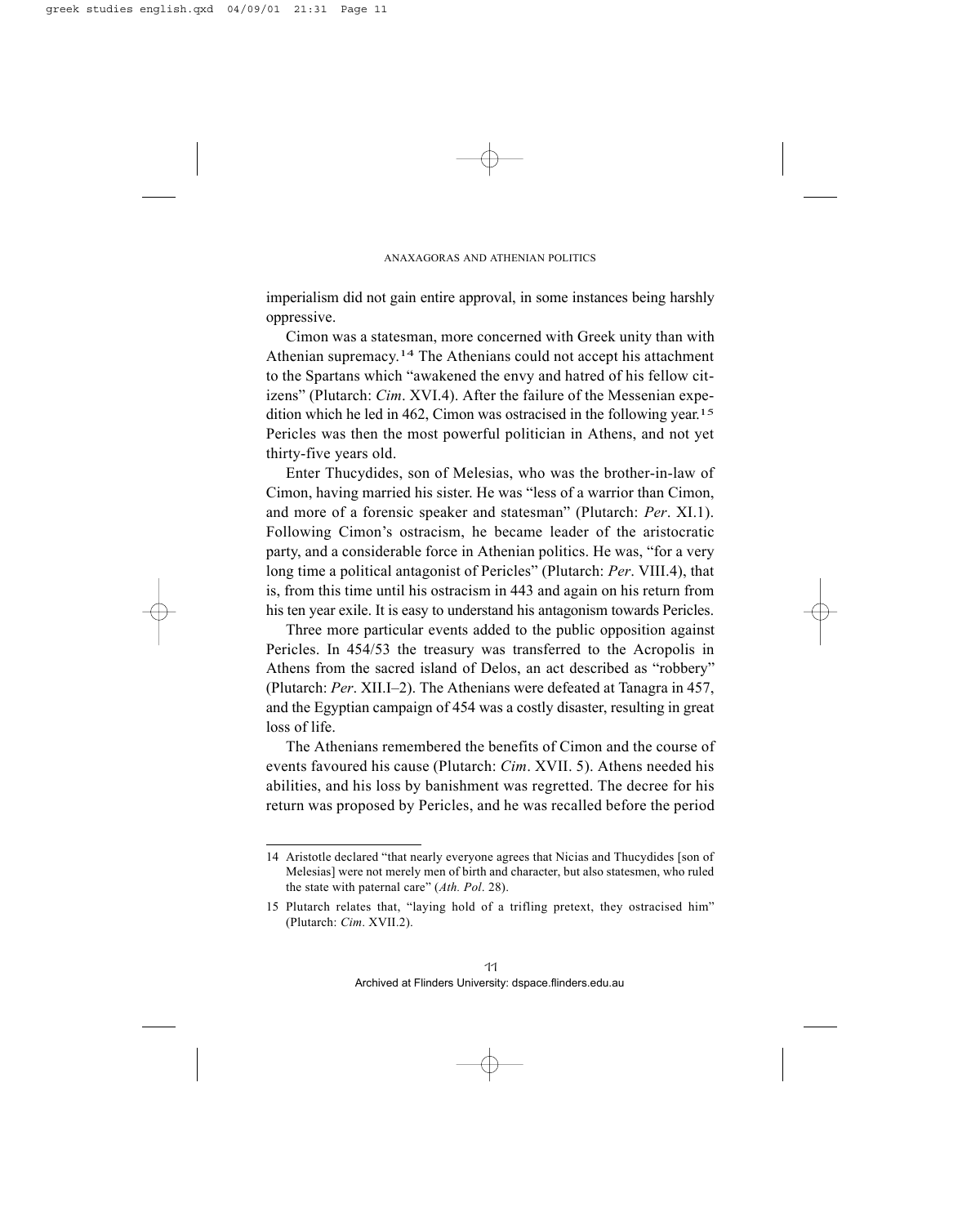of his exile had elapsed (Plutarch: *Cim*. XVII.5–6).16

In about 451 Cimon negotiated with Sparta to obtain the Five Years Peace (Plutarch: *Cim.* XVIII.1), but died not long afterwards, while besieging Citium in Cyprus (Plutarch: *Cim*. XIX.1). He had been a powerful figure in Athens for thirty years, and Pericles was now freed of his influence. Even so, Pericles was never without opponents. His part in Cimon's ostracism provided another reason for opposition against him, and his role in the return of Cimon from exile (Plutarch: *Per*. X) was seen as sheer political expediency.

Personal defects could be called upon to disparage a man who was thought to be too powerful. The poet, Ion, considered Pericles to be presumptuous and somewhat arrogant in manner (Plutarch: *Per*. V.3). He was called *squill-head*, 17 and likenesses of him have him wearing a helmet to cover the shape of his head, which was rather long and out of proportion (Plutarch: *Per*. III.2). Pericles's fine oratory was held against him, and there were many who resented his clever persuasiveness (Plutarch: *Per*. VIII.3). Any stick would do to beat Pericles.<sup>18</sup>

There was always someone wanting to see Pericles brought down, but charges would have required considerable support, and moves towards ostracism could backfire. However, there were other means by which Pericles could be embarrassed and damaged politically, and this was by maliciously charging his friends and associates.

Thucydides led an attack against Pericles's teacher and friend, Anaxagoras, the person who most influenced him (Plutarch: *Per*. IV. 3–V.2), and whom "Pericles extravagantly admired" (Plutarch: *Per*. V).

<sup>16</sup> Pericles signed the decree with his own hand (Plutarch: *Per.* X.3).

<sup>17</sup> In the 420s, by which time Pericles was dead, Cratinus lampooned him for the pointed shape of his head, mocked him and called him squill-head, in *Thracian Women* (Plutarch: *Per*. XIII. 6), and *Nemesis* (Plutarch: *Per*. III.3–4).

<sup>18</sup> Plato has Socrates praise Pericles as the most perfect orator of the time (Plato: *Phdr*. 269E), and Plutarch was quite extravagant in his praise of Pericles's oratory (Plutarch: *Per*. IV.5).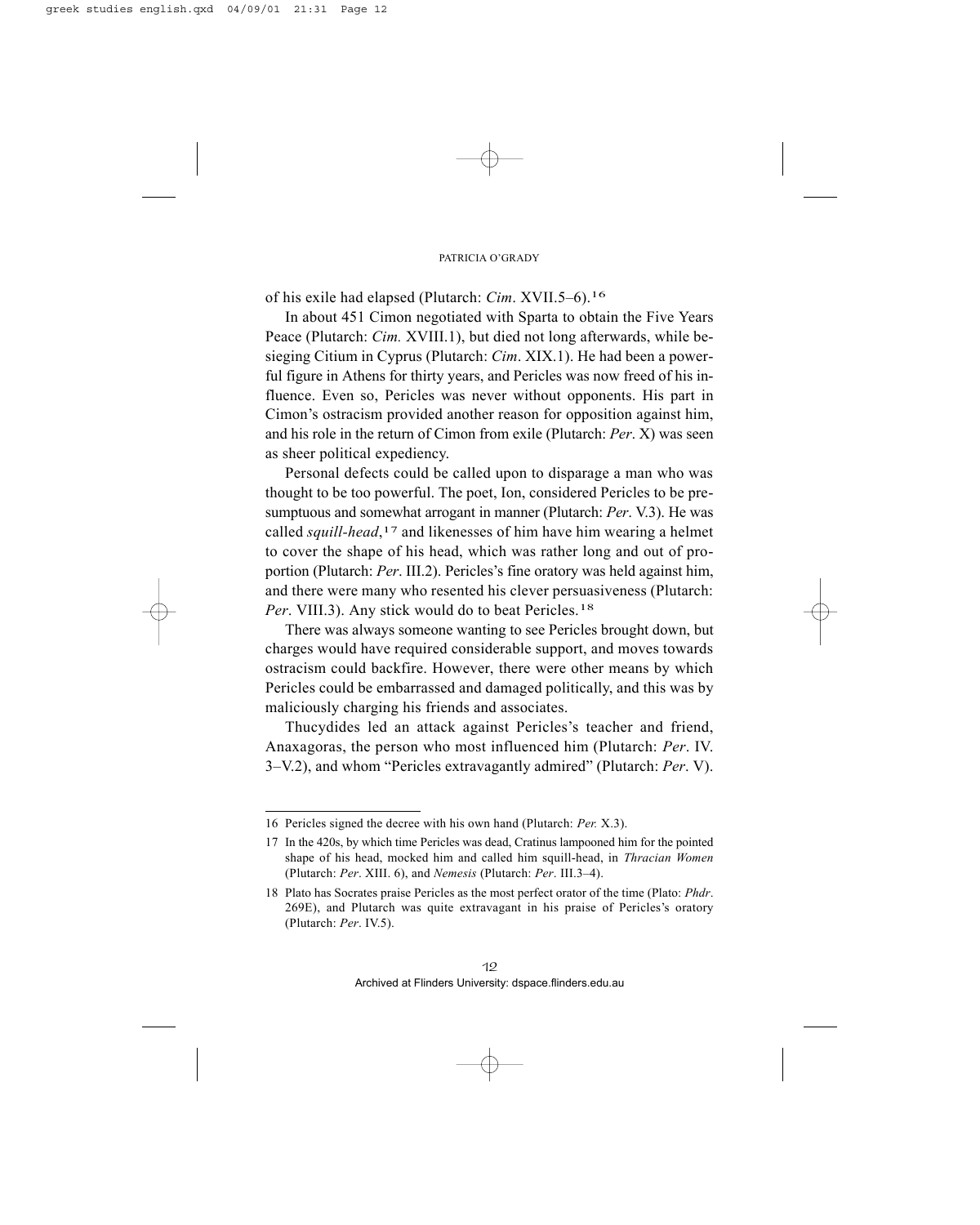In addition, Anaxagoras was a Persian subject with advanced ideas which were seen as impious.

Here the story from Satyrus fits in with other events and political conditions: the charge was impiety and medism.19 Satyrus *ap*. Diogenes Laertius (12–13) named Thucydides, the opponent of Pericles, as the prosecutor, the charge one of treasonable correspondence with Persia as well as of impiety. Sentence of death was passed on Anaxagoras by default.

Josephus wrote that Anaxagoras escaped by a few votes from being condemned to death by the citizens of Athens, because he maintained that the sun, which the Athenians held to be a god, was an incandescent mass (Josephus, *Against Apion*: II.265–66).

A feasible chronology which is consistent with the report of Satyrus is to have Anaxagoras charged during the period of Cimon's banishment. A reasonable supposition is to have Anaxagoras charged in 456 B.C. when Callias was archon, and this might resolve the confusion over the names of the archons, Callias and Calliades. This dating is prior to the Egyptian disaster, but there were, as we have already seen, sufficient reasons to justify attacking Pericles.

There was ample justification for charging Anaxagoras with impiety. It is appropriate now to mention Socrates and Anaxagoras's book because, contrary to most opinion, I suggest that the charges made against Anaxagoras by Thucydides may have had no connection at all with the time when Socrates heard Anaxagoras's book being read.

Much has been made of the passages from Plato where Socrates is made to refer to the hypotheses of Anaxagoras. Socrates was defending himself against the accusations of impiety and of corrupting the youth. Meletus was the chief prosecutor. Socrates is speaking:

Do you suggest that I do not believe that the sun and the moon are gods, as is the general belief of mankind? [...] Do you imagine that you are prosecuting Anaxagoras, my dear Meletus? Have you so poor an opinion of these gentlemen, and do you assume them to be so illiterate as not to know

<sup>19</sup> These details are taken from D.L. II. 7–14, quoted at the beginning of this paper.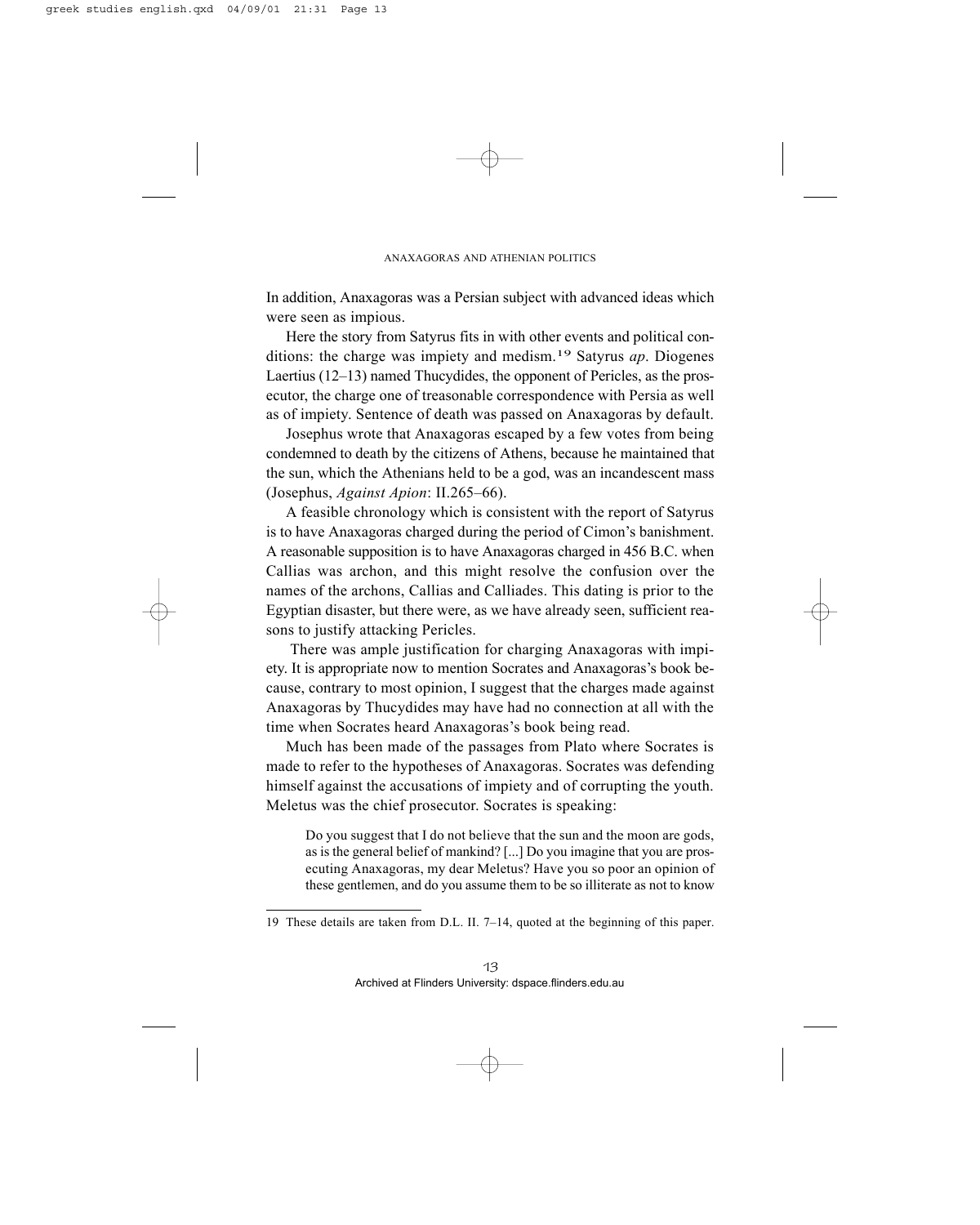#### PATRICIA O'GRADY

that the writings of Anaxagoras of Clazomenae are full of theories like these? And do you seriously suggest that it is from me that the young get these ideas, when they can buy them on occasion in the market place for a drachma at most [...]? (Plato: *Ap*. 26D).

Then in *Phaedo*, Plato has Socrates in discussion with Cebes:

When I was young, Cebes, I was tremendously eager for the kind of wisdom which they call investigation of nature. I thought it was a glorious thing to know the cause of everything, [...] Then one day I heard a man reading from a book, as he said, by Anaxagoras, that it is the mind that arranges and causes all things. I was pleased with this theory of cause, and it seemed to me to be somehow right that the mind should be the cause of all things, [...] I was delighted to think that I had found in Anaxagoras a teacher of the cause of things quite to my mind, [...] I prized my hopes very highly, and I seized the books very eagerly. [...] My glorious hope, my friend, was quickly snatched away from me. [...] I saw that the man made no use of intelligence and did not assign any real causes for the ordering of things, but mentioned as causes air and ether and water and many other absurdities. [...] After this, [I gave up] investigating realities [...] (Plato: *Phd*. 96A–99D).

Plato had Socrates rebuff the absurd ideas of Anaxagoras, but the question is, at what age did Socrates hear the book by Anaxagoras being read? The difficulty arises in the word "nevo", which may be translated as "young, youthful (of children, youths, and men at least as old as thirty)".20

Perhaps one should not be insistent about Plato's intention, but the ancient sources do suggest that Socrates was a youth, in our present understanding of the word,<sup>21</sup> when he heard the reading of Anaxagoras's book. Within the meaning of the Greek word, "nevo", Socrates was still

<sup>20</sup> In *Gorgias* (510D), Plato uses the word as "earliest youth", and (in 463E) as "young and fresh", in *The Republic* (378A) as "thoughtless young persons". Aristotle uses the word in relation to children (*Pol*. 1340 b29), and in *Nichomachean Ethics* (1103 b24) in relation to acquiring habits from our very youth.

<sup>21</sup> In modern understanding, we would speak of a young man up to that same age. For example, should we hear of a man of, say thirty, who was accidentally killed, our response might be to say, "and he was such a young man".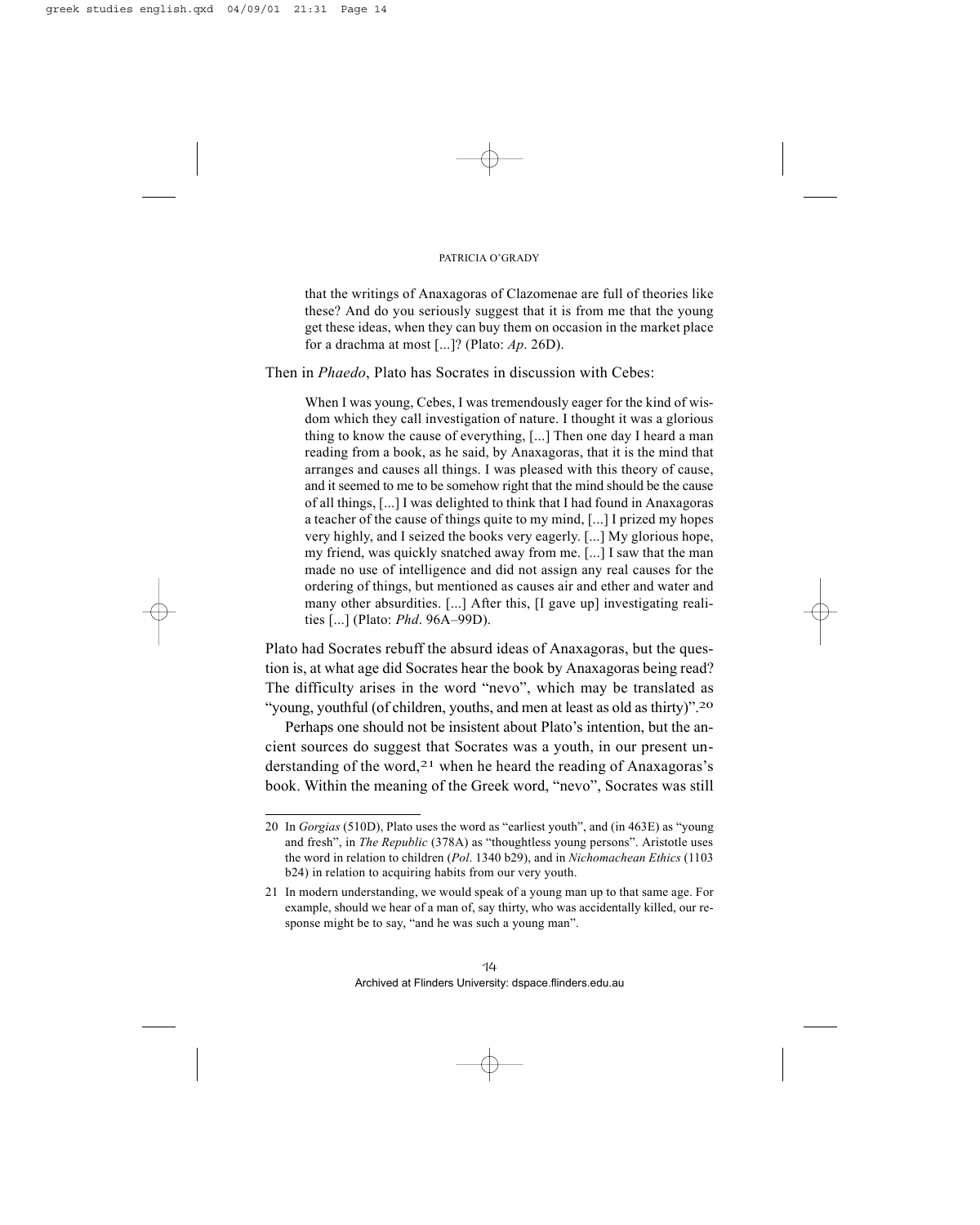a young man until 439 B.C. when he turned thirty.

When Socrates asked, "Do you seriously suggest that it is from me that the young get these ideas when they can buy them on occasion in the market place for a drachma at most?", he was seventy years old. The reading may have been as late as 439 when Socrates would have been thirty, and in 399, during his trial, he could have spoken of himself as being a young man forty years earlier. "The limits of age within which a man may be called 'nevo', will be relative to the particular circumstances" (Ritchie, 1964:357–58).

The fact that Plato never has Socrates meet Anaxagoras in any of his dialogues has caused much comment. However, I think that, by 451 when Socrates turned eighteen, Anaxagoras would have been resident in Lampsacus for a number of years, having been charged by Thucydides during the exile of Cimon, as I suggested. If Socrates and Anaxagoras, the two great philosophers of the time, had ever met, Plato would surely have said so, and he had particular opportunities to mention an association in *Apology* and *Phaedo*.

To recapitulate the point: It is unlikely that Socrates was less than eighteen when he heard the reading of the book in the market place. This was not before 451, and I think that Anaxagoras was no longer resident in Athens. Further, I think that the date when Socrates heard the book of Anaxagoras is not relevant to the charge made by Thucydides.

Now to the charge of correspondence with Persia, and here we meet Themistocles (528–462 B.C.). He was the archon in 492. Plutarch says that "[Themistocles] was a young man" (Plutarch: *Them*. III.3) when he was a general at Marathon in 490, but the young man, "nevo", would have been thirty-eight. Themistocles was convinced that, even after the glorious victory of Marathon, the threat from the Persians remained, and was able to persuade the Athenians to use the revenue from the silver mines at Laurium to build a hundred triremes. This ensured the victory at Salamis in 480, and he was instrumental in completing the fortification of both Athens and Piraeus (Plutarch: *Them*. XIX.1–2).

Athenian gratitude could be short lived and, although Themistocles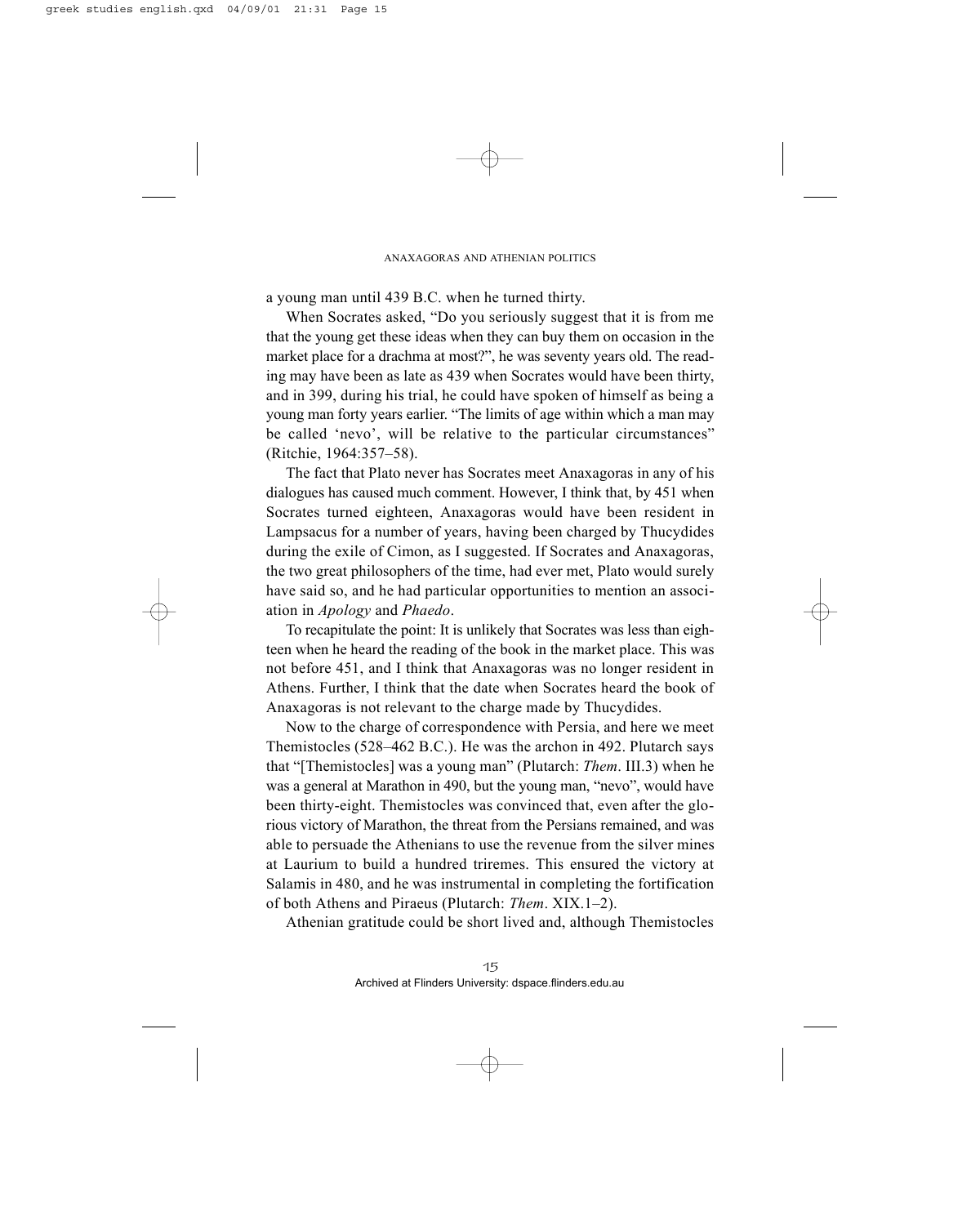was on good terms with the common folk (Plutarch: *Them*. III.4), he fell out of favour with the ruling parties,  $22$  and was indicted on the grounds of medism23 (Plutarch: *Them*. XXIII.3), which was treason. He fled from Greece, and found sanctuary in Asia, most of which was then under the control of the Mede.24

An interesting snippet tells us that Themistocles was a pupil of Anaxagoras (Stesimbrotus *ap*. Plutarch: *Them*. II.3). Here we find a connection between Anaxagoras and Themistocles, who had transferred his allegiance to the Persians. It is feasible to suggest that there was correspondence between Anaxagoras the teacher, and Themistocles his pupil. In 462 when Themistocles died,25 Anaxagoras was thirty-eight years old. If Themistocles had an interest in natural science, it was probably with Anaxagoras that he pursued his interest. However, perhaps we should not read too much into the statement from Stesimbrotus. An association between the two men, Anaxagoras who was, after all, a Persian subject, and Themistocles the turncoat, may have been enough to spark a rumour, and perhaps sufficient to instigate charges of medism against Anaxagoras.

The story from Josephus is that Anaxagoras escaped by only a few votes from being condemned to death because of his impiety. The testimony is that he retired to Lampsacus, a city on the southern shore of

<sup>22</sup> He was of lowly birth from an obscure family, and he was an alien, his mother being either Thracian or Carian (Plutarch: *Them*. I.1). In about 472 he was ostracised and retired to Argos. However he was alleged to have been involved with the treacherous Pausanias and, whatever the truth may be, the Athenians moved for his indictment on the grounds of medism (Plutarch: *Them*. XXIII.3). See the following note.

<sup>23</sup> Medism may be defined as loyalty or association with the Medes. Strictly defined, Media was the land between and bordering the two rivers, the Tigris and the Euphrates. During the period under discussion, Media was part of the Persian Empire.

<sup>24</sup> Eventually, so the stories say, King Artaxerxes I appointed him to the governorship of Magnesia-ad-Maeandrum, and he was given Magnesia, Lampsacus and Myus for his upkeep (Plutarch: *Them*. XXIX). Strabo (13.1.1) said that Xerxes gave Lampsacus to Themistocles to supply him with wine, but this would have been Artaxerxes, as Thucydides testifies (1.137). All these cities were still Persian possessions.

<sup>25</sup> He died "of either sickness or suicide" (Plutarch: *Thuc*. 1.138).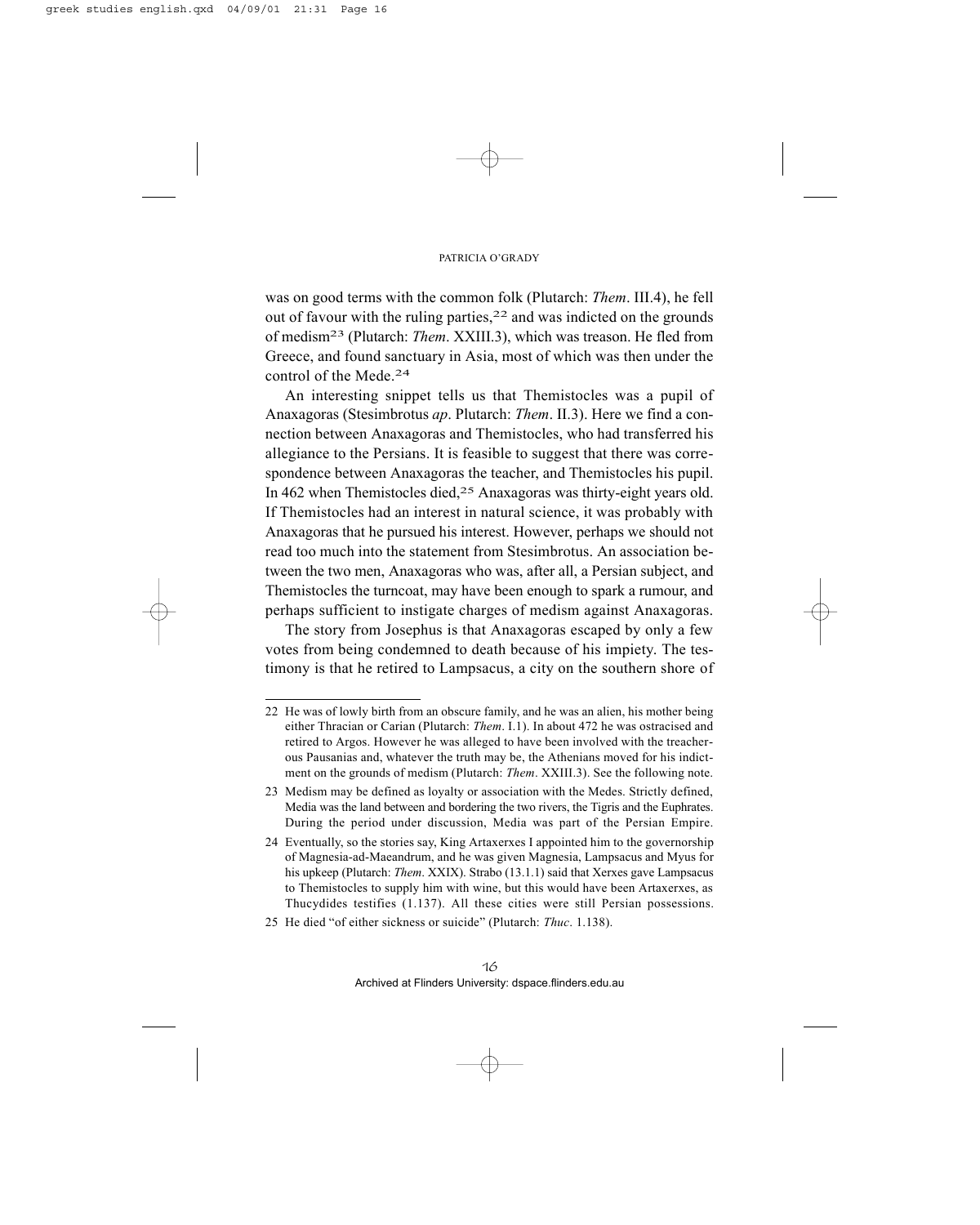the Dardanelles which remained under Persian control.

There are many reasons why Lampsacus could have appealed to Anaxagoras. It was a prosperous city<sup>26</sup> which held a strategic position on a narrow section of the Hellespont. The inhabitants might have welcomed an illustrious philosopher, especially one who had been banished by the Athenians, and was interested in the meteor at Goat's River. The traditional belief was that the heavenly bodies were gods, but did this piece of material which had fallen from the sky comply with the traditional idea of the composition of gods? The meteor must have been seen as an indication that something very odd was happening in the heavens, and Anaxagoras had a scientific explanation that could account for the event without resorting to godly intervention.

Anaxagoras lived at Lampsacus until 428, dying at age seventy-two, sufficiently long to establish a school of philosophy which had a number of notable members.27 He was awarded great honours after his death.28 Aristotle reported that was given a public burial (Aristotle: *Rh*. 1398 b14; D.L. 11.15), adding the rider, "although he was an alien". He

<sup>26</sup> Lampsacus became prosperous through its tunny fishing and its wines. We can gauge its prosperity from the report that it paid twelve talents in tribute to the Delian league, compared with the six levied on Clazomenae. Strabo said that Lampsacus is opposite the small town, Calliopolis, passage across the Dardenelles being no more than forty stadia (Strabo: 13.1.18), which is almost 7.7 kilometres. A stade is 192.25 metres, one length of the Stadium, the course for the foot-race at the Ancient Olympic Games at Olympia: Spyros Photinos, *Olympia*: *Brief History and Complete Guide*, Athens: 1972, 8. It was no great distance from Goat's River where the meteor had fallen in 468, a detail which may, or may not, be of relevance.

<sup>27</sup> These include Charon the historian of Lampsacus, Anaximenes the rhetorician, and Metrodorus the friend of Anaxagoras (D.L. II.11). Of that trio, only Charon could have known Anaxagoras. As Metrodorus of Lampsacus was born in about 330 B.C. he cannot have known Anaxagoras.

<sup>28</sup> Anaxagoras had requested that the school children [boys] of Lampsacus should be granted an annual holiday in remembrance of him (D.L. II.15; DK, AI), and Diogenes says that this was still kept up when he was writing, which was probably the third century A.D.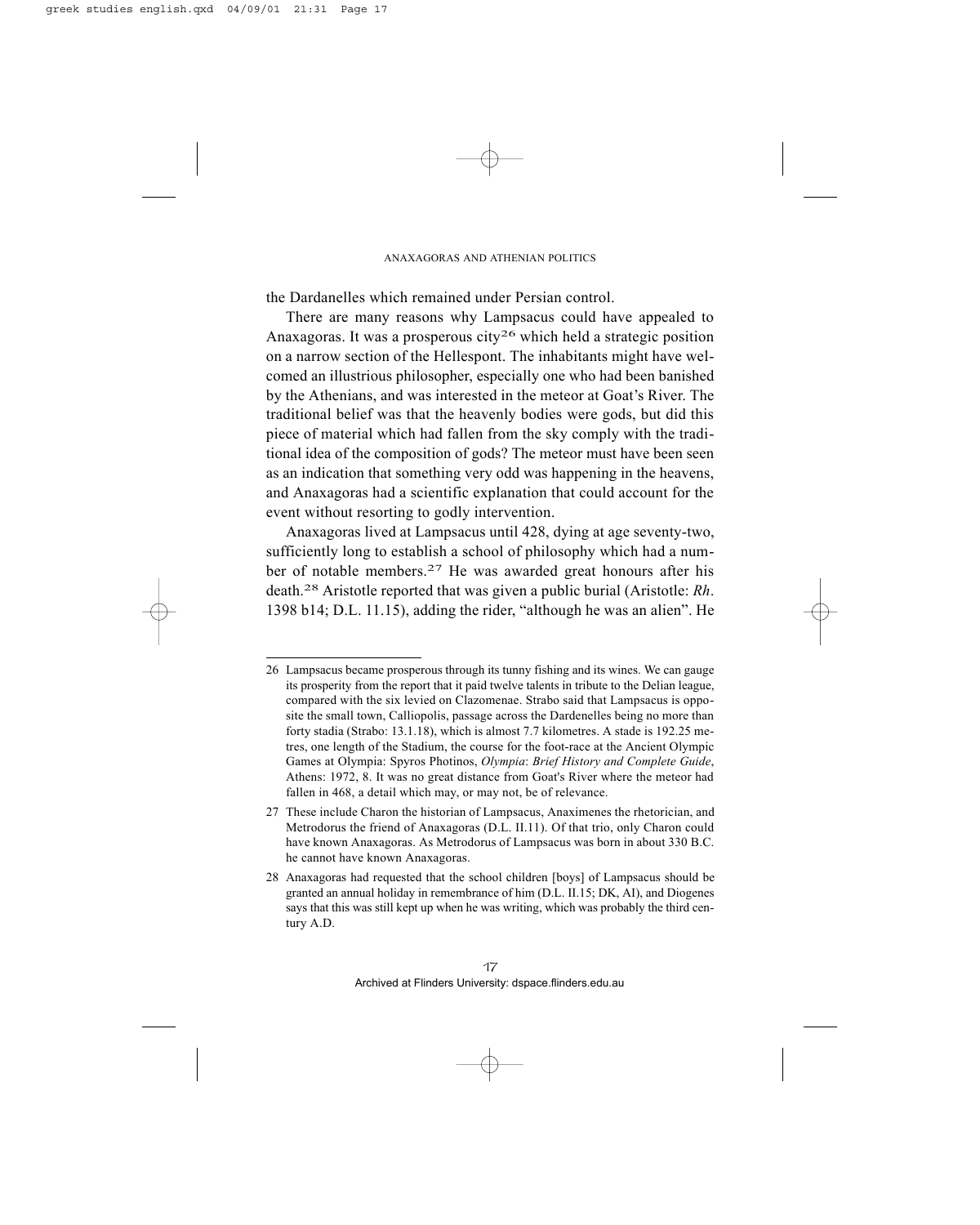was honoured by the inhabitants of Clazomenae, who imprinted their coinage with his likeness (DK: A27). Aelian and Diogenes recorded similar epitaphs about his search for truth (D.L. II. I5). As Anaxagoras was not native to Lampsacus, it would seem that his work in Lampsacus had extended over several years, otherwise it is not likely that he would have been so honoured. This would seem to defeat the claim that he went to Lampsacus late in life.

The chronology just discussed is beset with problems. There is the report of the one-horned ram which was brought to Pericles from his country property. Lampon, the seer, declared that it meant that of the two powerful parties, that of Pericles and that of Thucydides, the power would devolve upon Pericles. Anaxagoras, taking a more scientific view, examined the skull, and showed that a malformation was the cause of the deformity. After "a little while", Thucydides was overthrown and Pericles was entrusted with the entire control of the interests of the people (Plutarch: *Per*. VI. 2–3). The date of the one-horned ram is taken to be 444, a year or so before Pericles secured the ostracism of Thucydides. The scientific nature of Anaxagoras's diagnosis would have raised the antagonism of the seers, who would see it as undermining their credibility and authority.

According to the Marmor Parium, Anaxagoras was in Athens in about 442–l. This was the year in which Euripides won the prize for tragedy for the first time.29 Socrates and Anaxagoras were in the audience (Marmor Parium, DK: A 4a).

The stories that Anaxagoras examined the one-horned ram, and attended Euripides's play, testify to his presence in Athens during those times, perhaps continuously, perhaps for a number of short periods. I will return to this matter later.

In 442 or so, Anaxagoras would have observed the many changes in Athens which had occurred since his departure. The glorification of the Acropolis, that "most delightful adornment of Athens" (Plutarch:

<sup>29</sup> The play was probably *Rhesus* (Ritchie, 1964:357–8).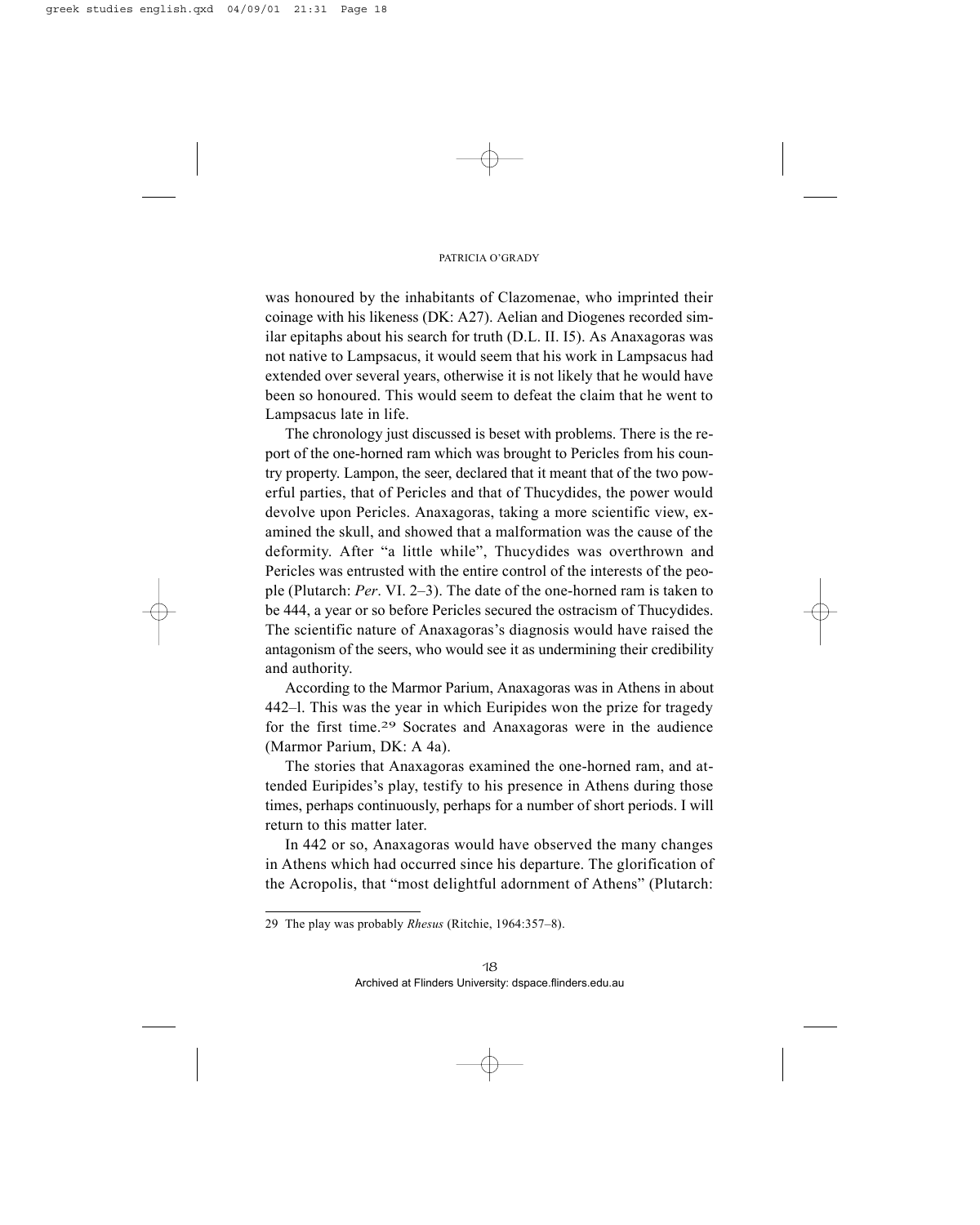*Per*. XII.l), had commenced in 447. It was completed in 432 when the statue of Athena was installed. The work was financed by siphoning off an excessive amount of the tribute levied on the cities of the Empire, not for the protection and preservation of the Empire, but for the beautification of Athens. Plutarch wrote:

This more than all the public measures of Pericles, his enemies maligned and slandered. They cried out in the assemblies, "The people has lost its fair fame and is in ill repute because it has removed the public moneys of the Hellenes from Delos into its own keeping, [...]. And surely Hellas is insulted with a dire insult and manifestly subjected to tyranny, when she sees that, with her own enforced contributions for the war, we are gilding and bedizening our city, which, for all the world like a wanton woman, adds to her wardrobe precious stones and costly statues and temples worth the millions" (Plutarch: *Per*. XII. 1–2).

Pericles defended himself brilliantly against the charge, and his eloquence prevailed.30

During the exile of Thucydides, son of Melesias, Pericles had been the commanding force in Athens. Thucydides returned in about 434, and he and "his party kept denouncing Pericles for playing fast and loose with the public moneys and annihilating the revenues" (Plutarch: *Per*. XIV.1). Pericles was called upon to explain the alleged misuse of funds, and was held responsible for the alleged misappropriation of gold from the statue of Athena (Plutarch: *Per*. XIII.3).31

In about 432 B.C., or a year or two later,  $32$  a certain Diopeithes<sup>33</sup> brought in a bill providing for the impeachment of those "who did not

<sup>30</sup> The speech was preserved by Plutarch (*Per*. XII. 3–4).

<sup>31</sup> As the commander of the building of the Parthenon, he was held responsible for the alleged misappropriation of gold from the statue of Athena (Plutarch: *Per*. XIII.3), by Pheidias, the superintendent of the Acropolis project (Plutarch: *Per*. XIII.4).

<sup>32</sup> Other scholars assign varying dates ranging from 438 to 433. Mansfeld, 1980:17, allows 438–7; Schofield, 1980:35, and Guthrie, 1965:323, both ca. 433.

<sup>33</sup> He has been described as a seer who was "chock full of ancient prophecies and reputed to be eminently wise in religious matters" (Plutarch: *Agesilaus*, III.3–4).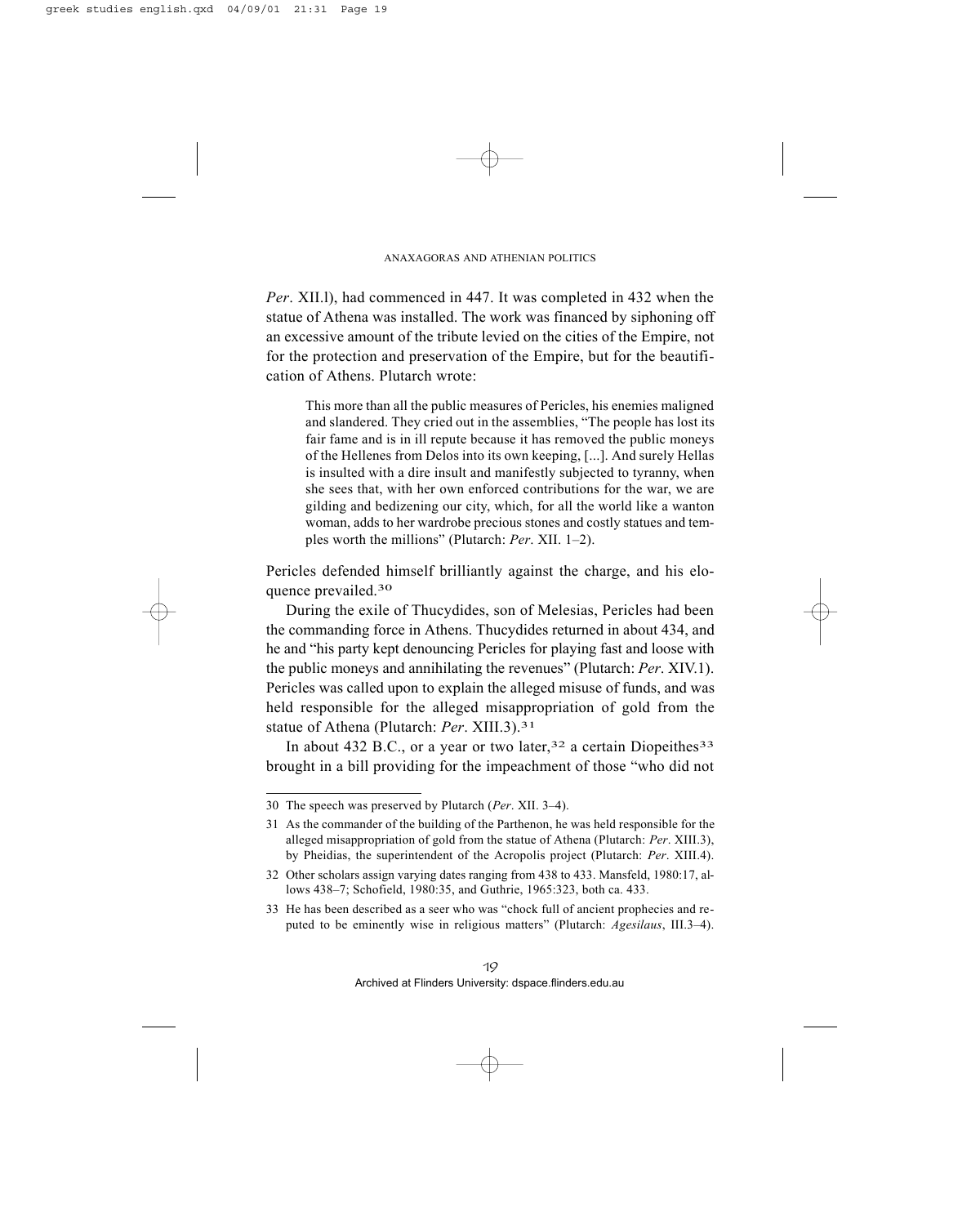#### PATRICIA O'GRADY

believe in the gods or who taught doctrines regarding the heavens, directing suspicion against Pericles by means of Anaxagoras" (Plutarch: *Per*. XXXII.1). It seems true to state that "the frantic voices of the 'oldtime religion' now came fully into play" (Kagan, 1991:186). There was a terrible period of impeachments and ostracisms.34 As Dodds points out, the victims whose names have been recorded were all "leaders of progressive thought in Athens" (Dodds, 1959:189).

I return to Sotion, who, according to Diogenes (D.L. II. 7–14), said that Anaxagoras "was indicted by Cleon on a charge of impiety, because he declared the sun to be a mass of red hot metal; that his pupil Pericles defended him, and [that] he was fined five talents and banished". The earliest mention of Cleon in the ancient records is not until 430–31 when he attacked Pericles. At that time, Pericles was under considerable pressure. He was being mocked, and accused of cowardice, and would not call the assembly together, fearing that the people would oppose his decisions. In an effort to advance his own ambitions of leadership, Cleon harassed Pericles, taking advantage of the anger and opposition of the people, but Pericles "gently and silently underwent the ignominy and hatred" (Plutarch: *Per*. XXXIII.5–XXXIV. 1).

In his later years Pericles was beset with enormous problems and criticisms, in both his political and private life.<sup>35</sup> He was stripped of his command, was prosecuted, and fined. Three names are mentioned as public prosecutor, Cleon, Simmias, and Lacratides (Plutarch: *Per*. XXX V.4).

The charge which Cleon is reported to have brought against

<sup>34</sup> The names we know are, naturally, those of prominent people: Aspasia, Diagoras, Socrates, possibly Protagoras and Euripides. Protagoras's first public reading of his book, *On the Gods*, was possibly in Euripides's house (D.L. IX. 54), so it seems that they were associates. Protagoras was certainly agnostic, and probably atheistic. Apart from Euripides, all the prosecutions were successful and as we know, Socrates was executed.

<sup>35 (</sup>I) His son had involved him in a fraudulent financial matter. (II) In 430 B.C. plague was rife in Athens and the people blamed Pericles for the pestilence (Plutarch: *Per*. XXXIV.3–4). (III) The public was angered by the failure of the siege of Epidaurus.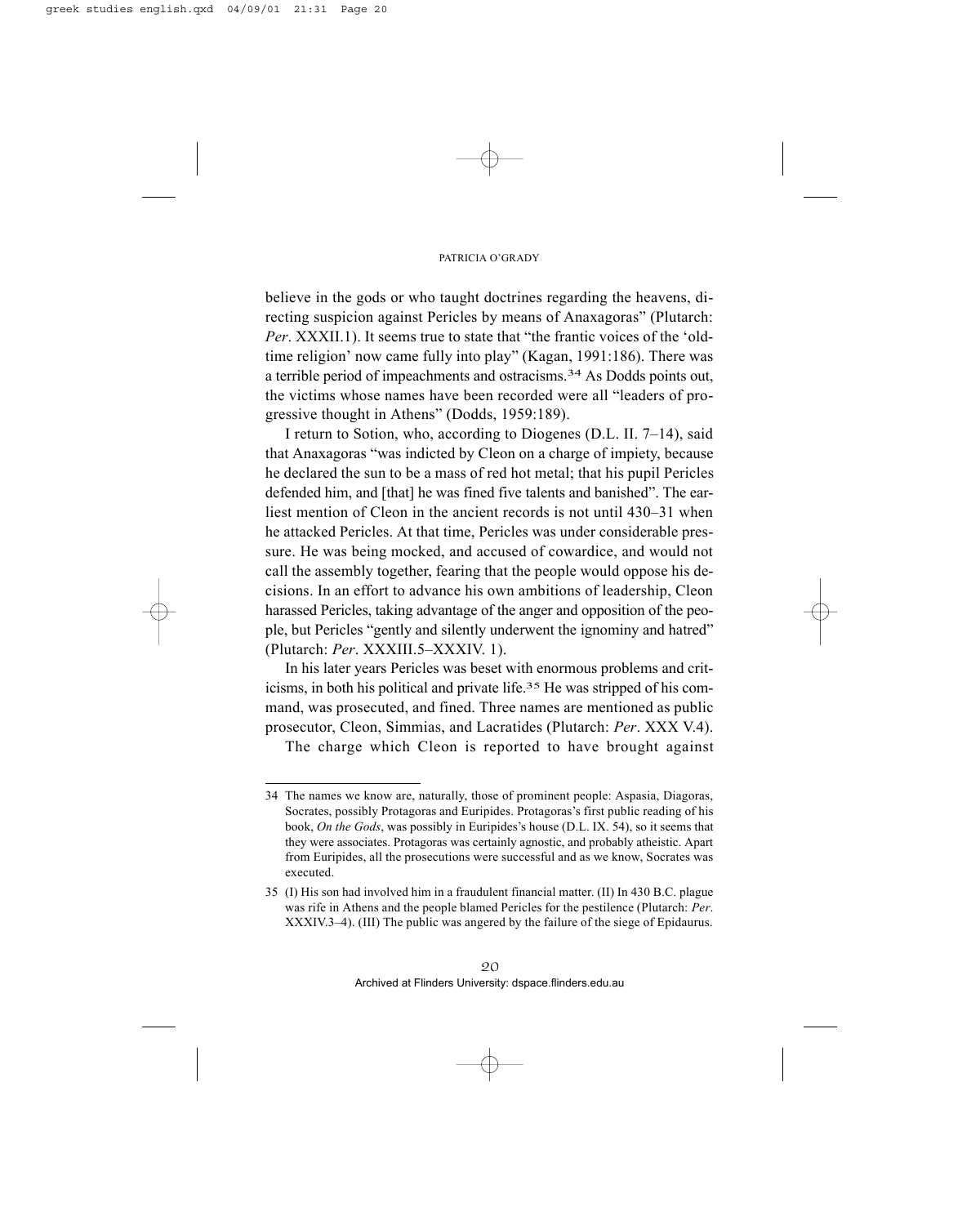Anaxagoras is, again, tailor made for a successful charge: Anaxagoras's cosmology would surely have been common knowledge and seen to be a threat against the state, especially during wartime. If Socrates speaks of himself as being a criminal because he was thought to be investigating things beneath the earth and above the heavens (Plato: *Apol*. 19B), Anaxagoras could be similarly labelled.

However, a great number of uncertainties surround Cleon's attack on Anaxagoras. They particularly involve the chronology of the events. In what order did the indictments occur? The order in which Pericles relates the events is that Aspasia, who will be mentioned again soon, was impeached on the grounds of impiety prior to Diopeithes's bill being approved (Plutarch: *Per*. XXXII.l). The story is that Pericles obtained her acquittal by weeping and pleading to the jury (Plutarch: *Per*. XXXII.3). If Pericles had pleaded for Aspasia in the manner in which it is reported, one wonders whether he would so soon afterwards again put himself in a vulnerable position by defending Anaxagoras. As Kagan remarked, "This was one challenge that Pericles did not dare meet head on" (Kagan, 1991:186).

According to Hermippus (D.L. II. 7–14), Anaxagoras was imprisoned awaiting execution when Pericles asked the people whether they had any fault to find with his own public career, intending to use his own good name as a reason to pardon his teacher. The answer, I believe, would have been a resounding "Yes". Perhaps in the years of Thucydides's exile in 443 following the death of Cimon, their answer could have been different, but the Samian War of 440 left Pericles open to criticism. Despite the final success of the expedition, the siege of Samos had been financially costly, with many casualties. By that time, Aspasia had been the mistress of Pericles for a number of years. As she was a Milesian, and Miletus and Samos were frequently at odds, it was believed that she had influenced Pericles into starting the Samian War and also the Peloponnesian War. She was regarded as immoral: it was considered that she procured women for the satisfaction of Pericles. Perhaps equally as important, she was a teacher of rhetoric, and it was said that she wrote Pericles's speeches. She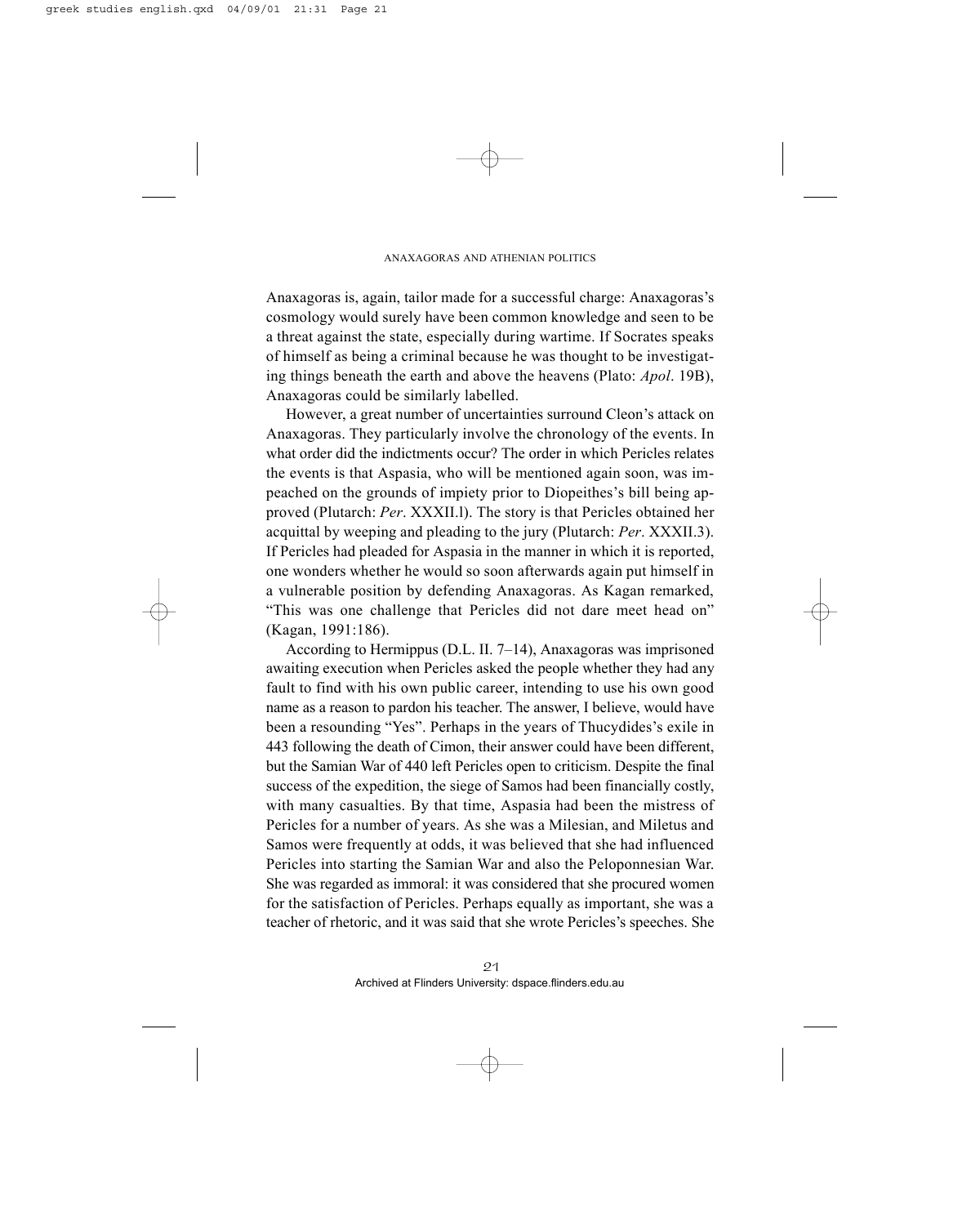was intelligent, prominent, and a close associate of Socrates (Plutarch: *Per.* XXIV. 1–5). Apparently Pericles loved her very much.<sup>36</sup> She was a prime target.37 The date of her impeachment is uncertain. Perhaps it was as early as 439, and was soon followed by charges against Anaxagoras.

We have Anaxagoras in Athens in 444, dissecting the one-horned ram, and two or three years later attending Euripides's victory, but how long did he remain? If he witnessed the impeachment of Aspasia, he would have been well advised to retreat again from Athens. This would give him about thirty-one years in Athens.

If we are to accommodate Hermippus's report (D.L. II.7–14), Anaxagoras was imprisoned awaiting execution when Pericles asked the people whether they had any fault to find with his own public career, intending to use his own good name as a reason to pardon his teacher. Hermippus has him being released, but committing suicide. If we abide by the general belief that Anaxagoras died in 428, this cannot be possible. Although Diogenes frequently cites Hermippus as a source, his reliability is open to doubt, and he should be treated with caution.38 The story from Hieronymus is that Pericles brought Anaxagoras to court so weak and wasted from illness that he owed his acquittal not so much to the merits of his case as to the sympathy of the judges (D.L. II. 7–14).

Was Anaxagoras in Athens when the charge was made, or was he impeached in absentia? Was he fined 5 talents and banished? In *On Exile* (607), Plutarch has "Anaxagoras in prison busy with squaring the circle", that perennial problem.

And, indeed, was Anaxagoras charged on two occasions? Two pros-

<sup>36</sup> The fact that he kissed her when he left the house and on his return (Plutarch: *Per*. XXIV.4–6) would have been seen as excessive, and probably unseemly.

<sup>37</sup> Later, in 425, she was cruelly parodied by Aristophanes in *The Anarchians.*

<sup>38</sup> Hermippus had a penchant for the bizarre, and provided details of a number of strange, incredible, deaths of notable people.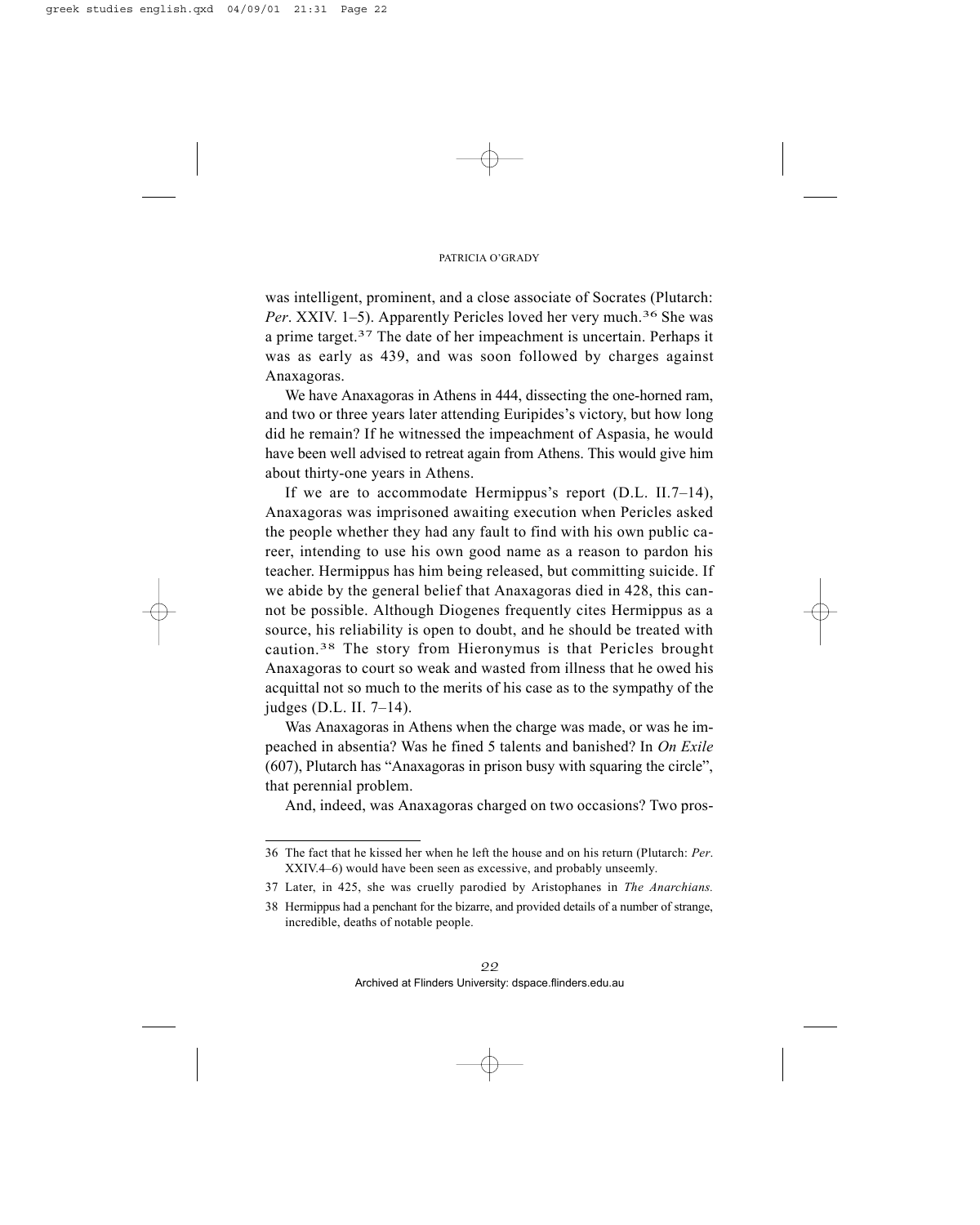ecutors have been named and two different dates for prosecutions against Anaxagoras have been considered. The fact that in the passage from Diogenes (D.L. II. 7–14) the indictment by Cleon is recounted before his report of the prosecution by Thucydides should not affect our chronology. If, indeed, there were two indictments, that by Thucydides was almost certainly prior to that of Cleon, and the latter was involved in the prosecution of Pericles following the failure of the siege of Epidaurus, which Pericles led. This was probably in 429. Pericles died soon afterwards, in the same year.

Now, Cleon may have been roused into a frenzy for prosecution as a result of Diopeithes's bill, and could well have been angered by the fact that Anaxagoras had escaped punishment earlier, as in the report of Satyrus *ap*. D.L. The charge by Cleon may have been made in absentia, because it is difficult to believe that Anaxagoras would have been so foolhardy as to remain in Athens during the period of prosecutions which followed the introduction of the bill of Diopeithes.<sup>39</sup>

A number of scholars have attempted to construct a chronology of Anaxagoras, hut no one really knows the answers, although some write as though they do. The report from Diogenes would be easier to reconcile if the charge by Thucydides had appeared in the passage before that of Cleon. Complete reliance should not be placed on Plutarch. It is difficult to be certain of the course of the events which are reported, and the arrangement of the records from Diogenes is unsystematic and confusing. The whole question is beset by difficulties which are impossible of solution. The problem of the dates of Anaxagoras still awaits a solution which is feasible, but from our present collection of extant fragments, no solution which is in agreement with the ancient passages is possible. A number of years ago, when I first looked at the problem of the chronology of Anaxagoras, I had the naive expectation of being

<sup>39</sup> It is tempting to draw a comparison with Socrates who remained, and was executed.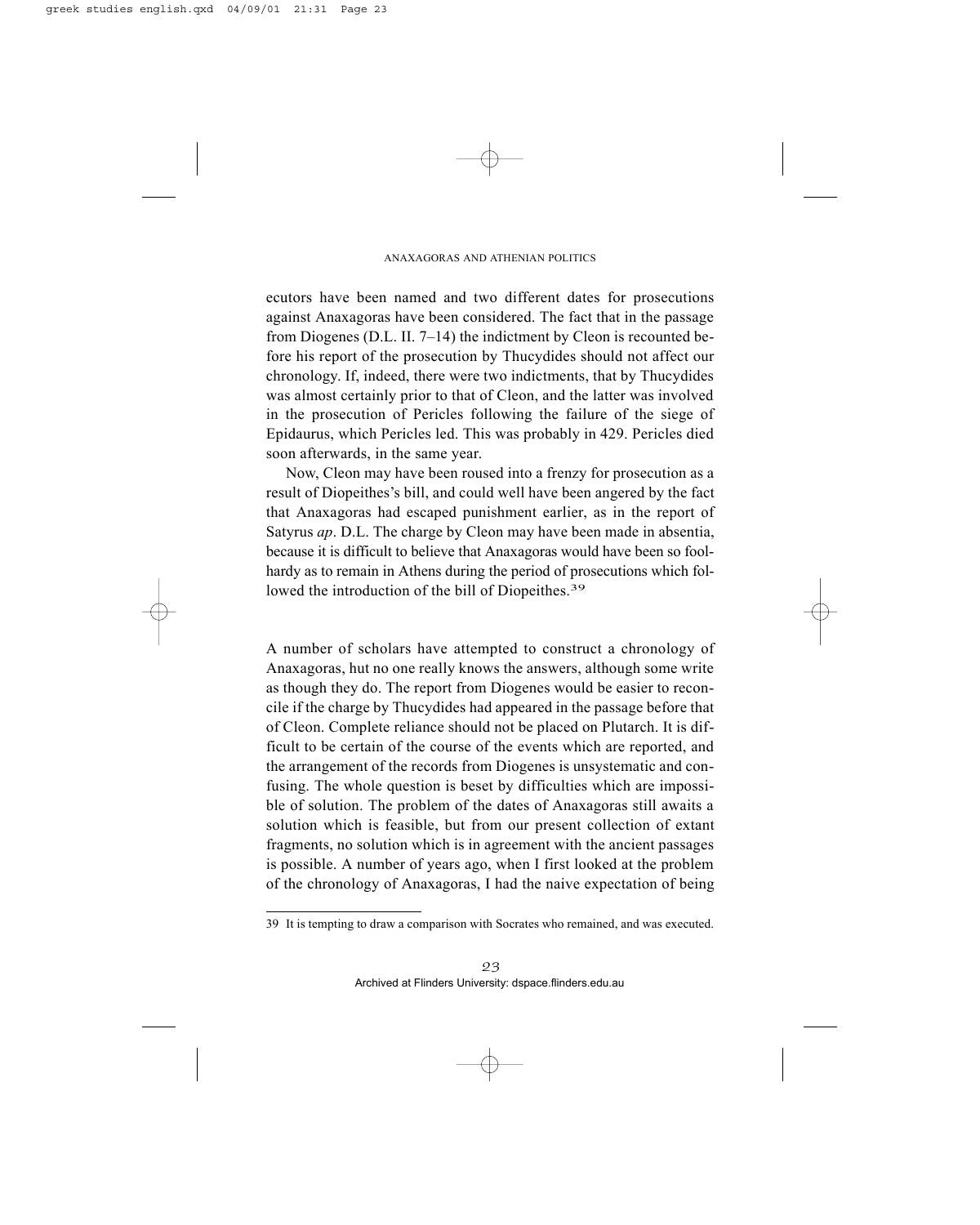able to solve the problem. Because the sources are vague, contradictory and lacking clarity, and dates are difficult or impossible to determine, I could not attain my aim. All I have been able to do is put forth another possible chronology, highlight other possibilities and bring forward a few points which have not previously been explored in full, or at all.

# **Bibliography**

# Aelian

Aelian, *Historical Miscellany*. Edited and translated by N.G. Wilson. Loeb Classical Library. Cambridge: Harvard University Press, 1997.

# Aristotle

Aristole*, Athenian Politics*. With an English translation by H. Rackham. Loeb Classical Library. London: Heinemann, 1952.

*The "Art" of Rhetoric*. With an English translation by John Henry Freese. Loeb Classical Library. London: Heinemann, 1926.

# Burnet, 1930

John Burnet, *Early Greek Philosophy*. 4th. ed. London: Adam and Charles Black.

# Bury, 1975

J.B. Bury and Russell Meiggs, *A History of Greece: To the Death of Alexander the Great*. 4th. ed. London: Macmillan.

# Davison, 1953

J.A. Davison, "Protagoras, Democritus, and Anaxagoras", *Classical Quarterly* n.s. iii: 39–45.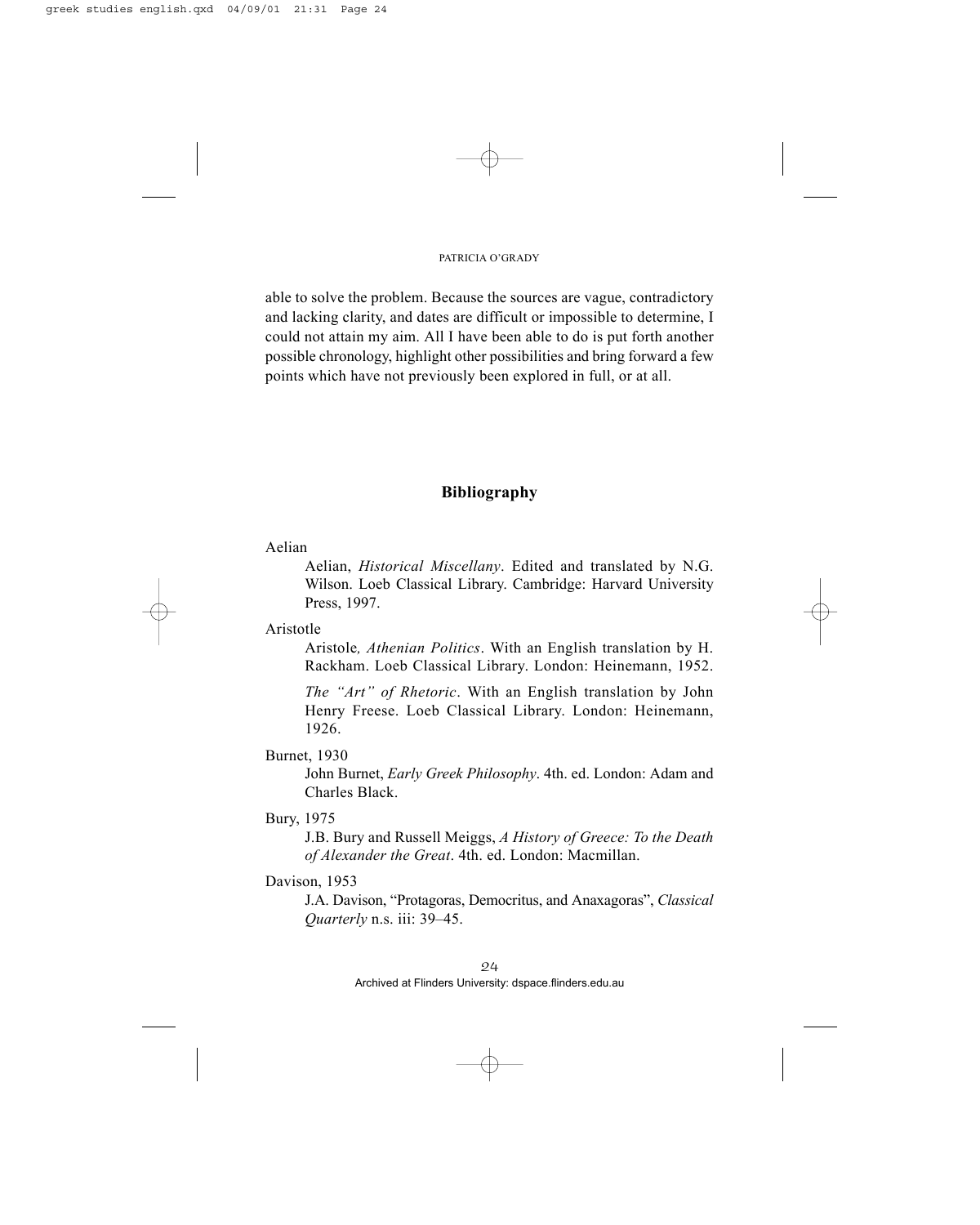# Diels-Krantz, 1985

Hermann Diels and Walther Kranz, *Die Fragmente der Vorsokratiker*. 3 vols. Zurich: Hildescheim.

# Diogenes Laertius

Diogenes Laertius, *Lives of Eminent Philosophers*. In 2 vols. With an English translation by R.D. Hicks. Loeb Classical Library. London: Heinemann, 1925.

# Dodds, 1959

E.R. Dodds, *The Greeks and the Irrational*. Berkeley: University of California Press.

# Frost, 1964

Frank Frost, "Pericles, Thucydides, son of Melesias, and Athenian Politics before the War", *Historia* 13:385–399.

# Guthrie, 1965

W.K.C. Guthrie, *A History of Greek Philosophy*. Vol II. Cambridge: Cambridge University Press.

# Hands, 1959

A.R. Hands, "Ostraka and the Law of Ostracism – Some Possibilities and Assumptions", *Journal of Hellenic Studies* 79:69–79.

# Isocrates

Isocrates. In 3 vols. Vol 2. *Antidosis*. With an English translation by Larue van Hook. Loeb Classical Library. London: Heinemann, 1928–45.

# Josephus

Josephus. With an English translation by H.St.J. Thackeray. In 9 volumes. Vol. 1. *Against Apion*. Loeb Classical Library. London: Heinemann, 1926.

# Kagan, 1991

Donald Kagan, *Pericles of Athens and the Birth of Democracy*. New York: Free Press.

#### Mansfeld, 1979; 1980

J. Mansfeld, "The Chronology of Anaxagoras' Athenian Period and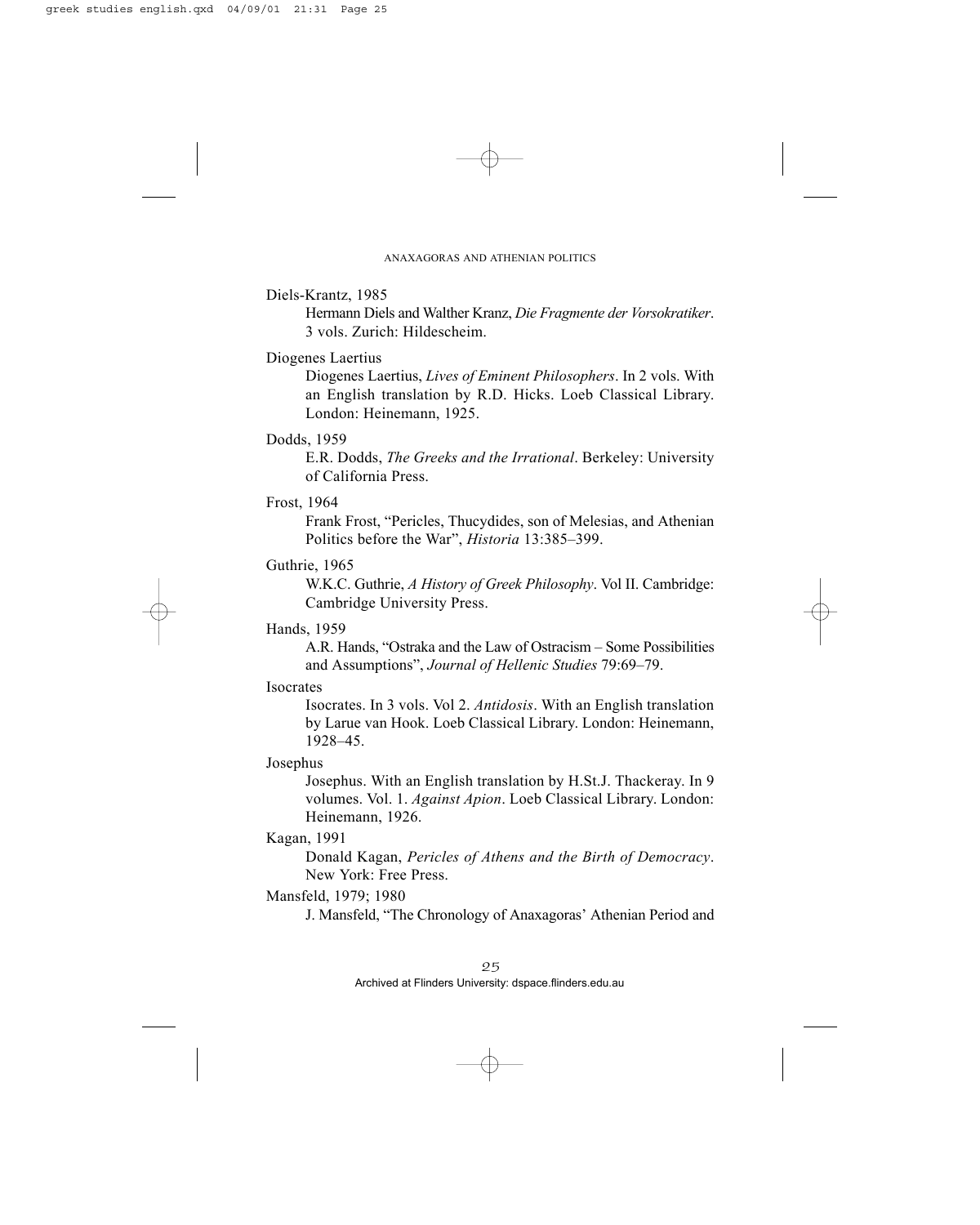the Date of his Trial", *Mnenosyne* Part I, vol. 32, 1979: 39–69; Part II, vol. 33, 1980:17–95.

# Morrison, 1941

J.S. Morrison, "The Place of Protagoras in Athenian Public Life (460–415 B.C.)", *Classical Quarterly* 35:1–16.

# O'Brien, 1968

D. O'Brien, "The Relation of Anaxagoras and Empedocles", *Journal of Hellenic Studies* 88:93–113.

# Plato

Plato, *Apology; Phaedo*. With an English translation by Harold North Fowler. Loeb Classical Library. London: Heinemann, 1914.

*Gorgias*. With an English translation by W.R.M. Lamb. Loeb Classical Library. London: Heinemann, 1925.

*Parmenides*. With an English translation by H.N. Fowler. Loeb Classical Library. London: Heinemann, 1926.

*Politics*. With an English translation by W.R. M. Lamb. Loeb Classical Library. London: Heinemann, 1925.

*Republic*. With an English translation by Paul Shorey. Loeb Classical Library. London: Heinemann, 1930.

# Pliny

Pliny, *Natural History*. In 10 volumes. Vol. 1. With an English translation by H. Rackham. Loeb Classical Library. London: Heinemann, 1938.

# Plutarch

*Plutarch's Lives*. With an English translation by Bernadotte Perrin. In 11 vols. Vol. II, *Aristides; Cimon;Themistocles;* Vol. III, *Pericles*; Vol V, *Agesilaus*. Loeb Classical Library. London: Heinemann, 1914; 1916; 1917.

# Ritchie, 1964

William Ritchie, *The Authenticity of the Rhesus of Euripides*. Cambridge: Cambridge University Press.